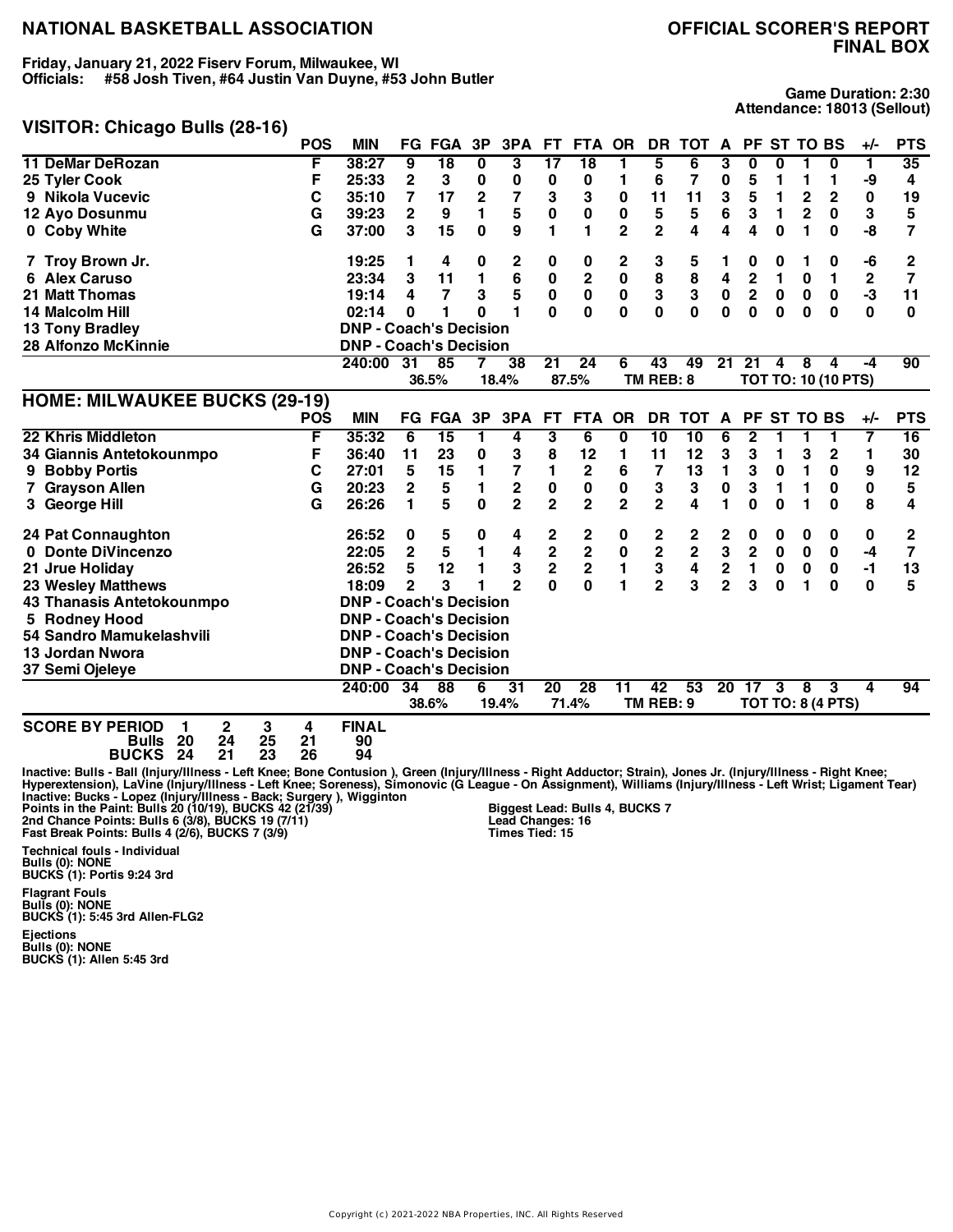**Friday, January 21, 2022 Fiserv Forum, Milwaukee, WI Officials: #58 Josh Tiven, #64 Justin Van Duyne, #53 John Butler**

# **1st QUARTER ONLY**

# **VISITOR: Chicago Bulls**

**Period Duration: 0:26 Attendance: 18013 (Sellout)**

|                              | <b>POS</b> | <b>MIN</b>                    |              | <b>FG FGA</b> | 3P             | 3PA            | FT.          | <b>FTA</b>  | <b>OR</b>   | <b>DR</b>               | TOT A                   |                |           | PF ST TO BS |           |                          | $+/-$                   | <b>PTS</b>              |
|------------------------------|------------|-------------------------------|--------------|---------------|----------------|----------------|--------------|-------------|-------------|-------------------------|-------------------------|----------------|-----------|-------------|-----------|--------------------------|-------------------------|-------------------------|
| <b>11 DeMar DeRozan</b>      | F          | 07:17                         | 1            | 2             | 0              | 0              | 2            | $\mathbf 2$ | 0           | 2                       | 2                       |                | 0         | 0           |           | 0                        | 2                       | 4                       |
| 25 Tyler Cook                | F          | 08:11                         | 0            | 0             | 0              | 0              | 0            | 0           | 0           | 2                       | 2                       | 0              | 3         | 0           | 0         | 0                        | -4                      | 0                       |
| 9 Nikola Vucevic             | С          | 09:12                         | 1            | 3             | 1              | $\mathbf 2$    | 0            | 0           | 0           | $\overline{\mathbf{c}}$ | $\mathbf 2$             | 1              | 0         | 1           | 0         | 0                        | $\mathbf 2$             | 3                       |
| 12 Ayo Dosunmu               | G          | 08:52                         | 1            | 3             | 1              | $\overline{2}$ | 0            | 0           | 0           | $\overline{\mathbf{c}}$ | $\overline{\mathbf{c}}$ | $\mathbf 2$    | $\bf{0}$  | 0           | 0         | 0                        | 0                       | 3                       |
| 0 Coby White                 | G          | 11:37                         | $\mathbf{2}$ | 7             | $\mathbf{0}$   | 4              | 0            | 0           | 0           | $\overline{2}$          | $\overline{2}$          | 1              | 0         | $\bf{0}$    | 1         | 0                        | -4                      | 4                       |
| 7 Troy Brown Jr.             |            | 06:17                         | 1            | 3             | 0              | 1              | 0            | 0           | 1           | 0                       | 1                       | 0              | 0         | 0           | 1         | 0                        | -8                      | 2                       |
| 6 Alex Caruso                |            | 05:26                         | 1            | 3             | $\bf{0}$       | $\mathbf 2$    | $\pmb{0}$    | $\pmb{0}$   | $\pmb{0}$   | $\overline{\mathbf{c}}$ | $\mathbf 2$             | $\blacksquare$ | $\pmb{0}$ | $\bf{0}$    | $\pmb{0}$ | $\bf{0}$                 | -4                      | $\overline{c}$          |
| <b>21 Matt Thomas</b>        |            | 03:08                         | 1            |               | 0              | $\bf{0}$       | $\mathbf{0}$ | $\mathbf 0$ | $\mathbf 0$ | 0                       | $\bf{0}$                | $\mathbf 0$    | 1         | $\bf{0}$    | $\bf{0}$  | $\mathbf 0$              | -4                      | $\overline{2}$          |
| <b>13 Tony Bradley</b>       |            | <b>DNP - Coach's Decision</b> |              |               |                |                |              |             |             |                         |                         |                |           |             |           |                          |                         |                         |
| 14 Malcolm Hill              |            | <b>DNP - Coach's Decision</b> |              |               |                |                |              |             |             |                         |                         |                |           |             |           |                          |                         |                         |
| <b>28 Alfonzo McKinnie</b>   |            | <b>DNP - Coach's Decision</b> |              |               |                |                |              |             |             |                         |                         |                |           |             |           |                          |                         |                         |
|                              |            | 60:00                         | 8            | 22            | $\mathbf{2}$   | 11             | $\mathbf 2$  | $\mathbf 2$ | 1           | 12                      | 13                      | 6              | 4         | 1           | 3         | 0                        | $-4$                    | 20                      |
|                              |            |                               |              | 36.4%         |                | 18.2%          |              | 100%        |             | TM REB: 0               |                         |                |           |             |           | <b>TOT TO: 3 (6 PTS)</b> |                         |                         |
| <b>HOME: MILWAUKEE BUCKS</b> |            |                               |              |               |                |                |              |             |             |                         |                         |                |           |             |           |                          |                         |                         |
|                              | <b>POS</b> | <b>MIN</b>                    |              | <b>FG FGA</b> | 3P             | 3PA            | <b>FT</b>    | <b>FTA</b>  | <b>OR</b>   | <b>DR</b>               | <b>TOT</b>              | A              |           | PF ST TO BS |           |                          | $+/-$                   | <b>PTS</b>              |
| 22 Khris Middleton           | F          | 08:26                         | 0            | 2             | 0              | 1              | 0            | 0           | 0           | 2                       | 2                       | 2              | 0         | 0           |           | 0                        | $\mathbf{2}$            | $\overline{\mathbf{0}}$ |
| 34 Giannis Antetokounmpo     | F          | 08:31                         | 4            | 5             | 0              | 1              | 2            | 4           | 1           | 3                       | 4                       | 0              | 1         | 0           | 1         | 1                        | $\mathbf{2}$            | 10                      |
| 9 Bobby Portis               | C          | 08:52                         | 3            | 8             | 1              | 5              | 0            | 0           | 2           | 3                       | ${\bf 5}$               | $\pmb{0}$      | 1         | 0           | 1         | 0                        | 0                       | 7                       |
| 7 Grayson Allen              | G          | 06:34                         | 0            | 1             | 0              | $\mathbf 0$    | 0            | 0           | 0           | 1                       | 1                       | 0              | 0         | 1           | 0         | 0                        | 0                       | 0                       |
| 3 George Hill                | G          | 06:54                         | $\bf{0}$     | $\mathbf{2}$  | $\bf{0}$       | $\overline{2}$ | $\mathbf{0}$ | 0           | 0           | 0                       | $\bf{0}$                | 0              | $\bf{0}$  | 0           | $\bf{0}$  | 0                        | $\bf{0}$                | 0                       |
| 24 Pat Connaughton           |            | 07:03                         | 0            |               | 0              | 1              | 2            | 2           | 0           | 1                       | 1                       |                | 0         | 0           | 0         | 0                        | 4                       | 2                       |
| 0 Donte DiVincenzo           |            | 05:26                         | 1            | $\mathbf 2$   | $\blacksquare$ | $\mathbf 2$    | $\mathbf 0$  | $\pmb{0}$   | $\pmb{0}$   | 1                       | $\mathbf{1}$            | $\mathbf 2$    | $\pmb{0}$ | $\bf{0}$    | $\pmb{0}$ | 0                        | 4                       | 3                       |
| 21 Jrue Holiday              |            | 05:06                         | 1            | 4             | 0              | $\mathbf 0$    | $\pmb{0}$    | $\mathbf 0$ | $\pmb{0}$   | 1                       | $\mathbf{1}$            | $\pmb{0}$      | $\pmb{0}$ | 0           | $\pmb{0}$ | $\mathbf 0$              | 4                       | $\overline{c}$          |
| <b>23 Wesley Matthews</b>    |            | 03:08                         | 0            | 0             | 0              | $\bf{0}$       | $\mathbf{0}$ | $\bf{0}$    | $\bf{0}$    | 1                       | 1                       | $\bf{0}$       | 1         | $\bf{0}$    | $\bf{0}$  | $\mathbf{0}$             | $\overline{\mathbf{4}}$ | $\bf{0}$                |
| 43 Thanasis Antetokounmpo    |            | <b>DNP - Coach's Decision</b> |              |               |                |                |              |             |             |                         |                         |                |           |             |           |                          |                         |                         |
| 5 Rodney Hood                |            | <b>DNP - Coach's Decision</b> |              |               |                |                |              |             |             |                         |                         |                |           |             |           |                          |                         |                         |
| 54 Sandro Mamukelashvili     |            | <b>DNP - Coach's Decision</b> |              |               |                |                |              |             |             |                         |                         |                |           |             |           |                          |                         |                         |
| 13 Jordan Nwora              |            | <b>DNP - Coach's Decision</b> |              |               |                |                |              |             |             |                         |                         |                |           |             |           |                          |                         |                         |
| 37 Semi Ojeleye              |            | <b>DNP - Coach's Decision</b> |              |               |                |                |              |             |             |                         |                         |                |           |             |           |                          |                         |                         |
|                              |            | 60:00                         | 9            | 25            | $\mathbf{2}$   | 12             | 4            | 6           | 3           | $\overline{13}$         | 16                      | 5              | 3         |             | 3         |                          | 4                       | 24                      |
|                              |            |                               |              | 36%           |                | 16.7%          |              | 66.7%       |             | TM REB: 3               |                         |                |           |             |           | <b>TOT TO: 3 (0 PTS)</b> |                         |                         |

**SCORE BY PERIOD 1 FINAL**

**Bulls 20 20 BUCKS 24 24**

lnactive: Bulls - Ball (Injury/Illness - Left Knee; Bone Contusion ), Green (Injury/Illness - Right Adductor; Strain), Jones Jr. (Injury/Illness - Right Knee;<br>Hyperextension), LaVine (Injury/Illness - Left Knee; Soreness),

**Biggest Lead: Bulls 3, BUCKS 6 Lead Changes: 4 Times Tied: 5**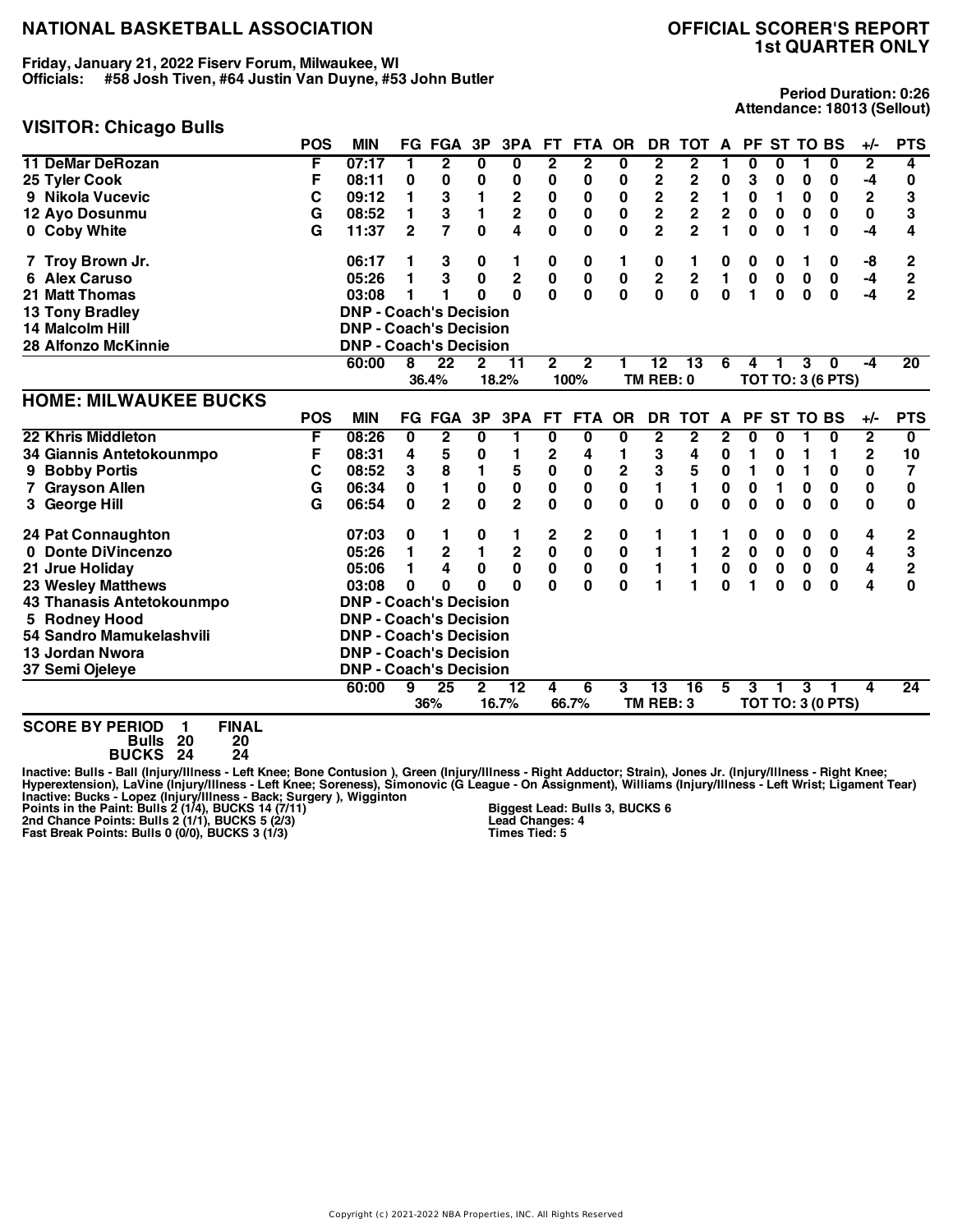**Friday, January 21, 2022 Fiserv Forum, Milwaukee, WI Officials: #58 Josh Tiven, #64 Justin Van Duyne, #53 John Butler**

#### **VISITOR: Chicago Bulls**

**Period Duration: 0:27 Attendance: 18013 (Sellout)**

|                              | <b>POS</b> | <b>MIN</b>                    |              | FG FGA        | 3P           | 3PA            | FT.          | <b>FTA</b> | <b>OR</b>    | DR.          | <b>TOT</b>              | $\mathbf{A}$            | PF.       |              | ST TO BS        |                          | $+/-$       | <b>PTS</b>      |
|------------------------------|------------|-------------------------------|--------------|---------------|--------------|----------------|--------------|------------|--------------|--------------|-------------------------|-------------------------|-----------|--------------|-----------------|--------------------------|-------------|-----------------|
| <b>11 DeMar DeRozan</b>      | F          | 09:46                         | 3            | 4             | 0            | 0              | 8            | 8          | 0            | 0            | 0                       |                         | 0         | 0            | 0               | $\overline{\mathbf{0}}$  | 3           | 14              |
| 25 Tyler Cook                | F          | 03:39                         | 1            | 1             | 0            | 0              | 0            | 0          | 0            | $\mathbf 2$  | $\mathbf 2$             | 0                       | 0         | 0            | 0               | 0                        | $\mathbf 2$ | 2               |
| 9 Nikola Vucevic             | С          | 08:21                         | 3            | 5             | $\pmb{0}$    | 1              | 0            | 0          | $\bf{0}$     | 4            | 4                       | $\pmb{0}$               | 1         | 0            | $\bf{0}$        | 0                        | 1           | 6               |
| 12 Ayo Dosunmu               | G          | 09:01                         | 0            | $\mathbf 2$   | $\pmb{0}$    | 1              | 0            | 0          | 0            | 1            | 1                       | $\overline{\mathbf{c}}$ | 2         | 1            | $\mathbf{2}$    | 0                        | 5           | 0               |
| 0 Coby White                 | G          | 07:52                         | 0            | 3             | 0            | $\overline{2}$ | 0            | 0          | 0            | 0            | $\mathbf{0}$            | 1                       | 0         | 0            | 0               | 0                        | 1           | 0               |
| 7 Troy Brown Jr.             |            | 07:07                         | 0            | 0             | 0            | 0              | 0            | 0          | 0            | 2            | 2                       |                         | 0         | 0            | 0               | 0                        | 0           | 0               |
| <b>6 Alex Caruso</b>         |            | 04:53                         | 1            | $\mathbf 2$   | $\pmb{0}$    | $\mathbf 0$    | $\pmb{0}$    | $\bf{0}$   | $\bf{0}$     | $\mathbf 2$  | $\overline{\mathbf{2}}$ | $\mathbf 2$             | 0         | 1            | $\bf{0}$        | 0                        | 3           | $\overline{2}$  |
| <b>21 Matt Thomas</b>        |            | 07:07                         | 0            | $\mathbf 2$   | $\pmb{0}$    | 1              | 0            | 0          | 0            | $\pmb{0}$    | $\pmb{0}$               | $\mathbf 0$             | $\bf{0}$  | $\mathbf 0$  | $\mathbf 0$     | $\mathbf 0$              | $\pmb{0}$   | 0               |
| 14 Malcolm Hill              |            | 02:14                         | 0            | 1             | $\bf{0}$     | 1              | O            | $\bf{0}$   | 0            | $\bf{0}$     | $\bf{0}$                | $\bf{0}$                | 0         | 0            | $\bf{0}$        | $\bf{0}$                 | 0           | 0               |
| <b>13 Tony Bradley</b>       |            | <b>DNP - Coach's Decision</b> |              |               |              |                |              |            |              |              |                         |                         |           |              |                 |                          |             |                 |
| <b>28 Alfonzo McKinnie</b>   |            | <b>DNP - Coach's Decision</b> |              |               |              |                |              |            |              |              |                         |                         |           |              |                 |                          |             |                 |
|                              |            | 60:00                         | 8            | 20            | $\bf{0}$     | 6              | 8            | 8          | $\bf{0}$     | 11           | 11                      | 7                       | 3         | $\mathbf{2}$ | $\mathbf{2}$    | $\bf{0}$                 | 3           | $\overline{24}$ |
|                              |            |                               |              | 40%           |              | 0%             |              | 100%       |              | TM REB: 3    |                         |                         |           |              |                 | <b>TOT TO: 2 (0 PTS)</b> |             |                 |
| <b>HOME: MILWAUKEE BUCKS</b> |            |                               |              |               |              |                |              |            |              |              |                         |                         |           |              |                 |                          |             |                 |
|                              | <b>POS</b> | <b>MIN</b>                    |              | <b>FG FGA</b> | 3P           | 3PA            | <b>FT</b>    | <b>FTA</b> | <b>OR</b>    | <b>DR</b>    | <b>TOT</b>              | A                       | PF.       |              | <b>ST TO BS</b> |                          | +/-         | <b>PTS</b>      |
| 22 Khris Middleton           | F          | 08:39                         | $\mathbf{2}$ | 3             | 1            | 1              | 0            | 2          | 0            | 1            | 1                       |                         | 1         | 0            | 0               | 0                        | -2          | 5               |
| 34 Giannis Antetokounmpo     | F          | 07:57                         | 1            | 5             | 0            | 1              | 4            | 4          | 0            | 3            | 3                       |                         | 1         | 0            | 0               | 0                        | -5          | 6               |
| 9 Bobby Portis               | С          | 04:03                         | 0            | 1             | $\pmb{0}$    | 0              | 0            | $\bf{0}$   | 1            | $\pmb{0}$    |                         | 1                       | $\bf{0}$  | 0            | $\bf{0}$        | 0                        | 2           | 0               |
| 7 Grayson Allen              | G          | 07:34                         | $\mathbf 2$  | 3             | $\mathbf{1}$ | 2              | $\pmb{0}$    | 0          | 0            | 1            | 1                       | $\bf{0}$                | 1         | 0            | 1               | 0                        | 0           | 5               |
| 3 George Hill                | G          | 07:34                         | 1            | $\mathbf{2}$  | $\mathbf 0$  | $\mathbf 0$    | 0            | 0          | 1            | 1            | $\overline{2}$          | 0                       | 0         | $\bf{0}$     |                 | $\bf{0}$                 | 0           | $\overline{2}$  |
| 24 Pat Connaughton           |            | 07:24                         | 0            | 2             | 0            | 1              | 0            | $\bf{0}$   | 0            | 0            | 0                       | 0                       | 0         | 0            | 0               | 0                        | 1           | 0               |
| 0 Donte DiVincenzo           |            | 04:26                         | 0            | 1             | $\pmb{0}$    | 1              | $\pmb{0}$    | 0          | 0            | $\pmb{0}$    | $\pmb{0}$               | 0                       | 1         | 0            | $\pmb{0}$       | 0                        | -3          | 0               |
| 21 Jrue Holiday              |            | 06:40                         | 0            |               | $\bf{0}$     | $\pmb{0}$      | $\pmb{0}$    | $\pmb{0}$  | $\bf{0}$     | 1            | 1                       | 1                       | $\pmb{0}$ | $\pmb{0}$    | $\pmb{0}$       | $\mathbf 0$              | -3          | 0               |
| <b>23 Wesley Matthews</b>    |            | 05:43                         |              |               |              | 1              | $\mathbf{0}$ | 0          | $\mathbf{0}$ | $\mathbf{0}$ | $\bf{0}$                |                         | 1         | $\bf{0}$     | 0               | $\mathbf{0}$             | $-5$        | 3               |
| 43 Thanasis Antetokounmpo    |            | <b>DNP - Coach's Decision</b> |              |               |              |                |              |            |              |              |                         |                         |           |              |                 |                          |             |                 |
| 5 Rodney Hood                |            | <b>DNP - Coach's Decision</b> |              |               |              |                |              |            |              |              |                         |                         |           |              |                 |                          |             |                 |
| 54 Sandro Mamukelashvili     |            | <b>DNP - Coach's Decision</b> |              |               |              |                |              |            |              |              |                         |                         |           |              |                 |                          |             |                 |
| 13 Jordan Nwora              |            | <b>DNP - Coach's Decision</b> |              |               |              |                |              |            |              |              |                         |                         |           |              |                 |                          |             |                 |
| 37 Semi Ojeleye              |            | <b>DNP - Coach's Decision</b> |              |               |              |                |              |            |              |              |                         |                         |           |              |                 |                          |             |                 |
|                              |            | 60:00                         |              | 19            | 3            |                | 4            | 6          | $\mathbf{2}$ |              | 9                       | 5                       | 5         | <sup>0</sup> | $\mathbf{2}$    | $\bf{0}$                 | ٠3          | $\overline{21}$ |
|                              |            |                               |              | 36.8%         |              | 42.9%          |              | 66.7%      |              | TM REB: 3    |                         |                         |           |              |                 | <b>TOT TO: 2 (0 PTS)</b> |             |                 |

**SCORE BY PERIOD 2 FINAL**

**Bulls 24 24 BUCKS 21 21**

lnactive: Bulls - Ball (Injury/Illness - Left Knee; Bone Contusion ), Green (Injury/Illness - Right Adductor; Strain), Jones Jr. (Injury/Illness - Right Knee;<br>Hyperextension), LaVine (Injury/Illness - Left Knee; Soreness),

**Biggest Lead: Bulls 2, BUCKS 6 Lead Changes: 8 Times Tied: 5**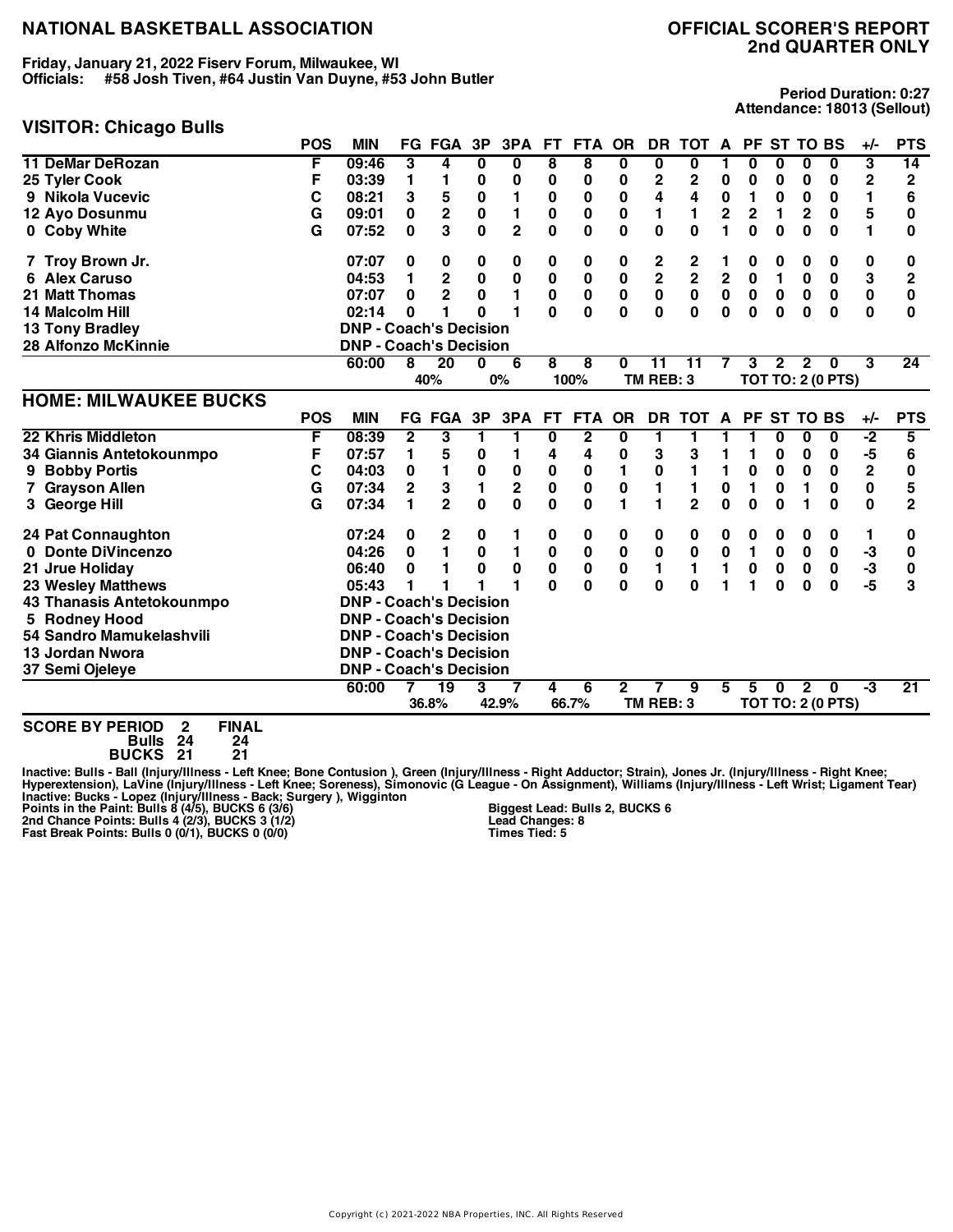**Friday, January 21, 2022 Fiserv Forum, Milwaukee, WI Officials: #58 Josh Tiven, #64 Justin Van Duyne, #53 John Butler**

#### **VISITOR: Chicago Bulls**

**Period Duration: 0:58 Attendance: 18013 (Sellout)**

|                              | <b>POS</b> | <b>MIN</b>                    |                | <b>FG FGA</b> | 3P           | 3PA                     | FT.       | FTA OR          |                         | DR                      | <b>TOT</b>              | $\mathsf{A}$   |                |             | PF ST TO BS     |                          | +/-            | <b>PTS</b>     |
|------------------------------|------------|-------------------------------|----------------|---------------|--------------|-------------------------|-----------|-----------------|-------------------------|-------------------------|-------------------------|----------------|----------------|-------------|-----------------|--------------------------|----------------|----------------|
| <b>11 DeMar DeRozan</b>      | F          | 17:03                         | 4              | 6             | 0            | 0                       | 10        | 10              | $\overline{\mathbf{0}}$ | $\overline{\mathbf{2}}$ | 2                       | 2              | 0              | 0           |                 | 0                        | 5              | 18             |
| 25 Tyler Cook                | F          | 11:50                         | 1              | 1             | 0            | 0                       | 0         | 0               | 0                       | 4                       | 4                       | 0              | 3              | 0           | 0               | 0                        | $-2$           | $\mathbf 2$    |
| 9 Nikola Vucevic             | C          | 17:33                         | 4              | 8             | 1            | 3                       | 0         | 0               | 0                       | 6                       | 6                       | 1              | 1              | 1           | 0               | 0                        | 3              | 9              |
| 12 Ayo Dosunmu               | G          | 17:53                         | 1              | 5             | 1            | 3                       | 0         | 0               | $\bf{0}$                | 3                       | 3                       | 4              | 2              | 1           | $\overline{2}$  | 0                        | 5              | 3              |
| 0 Coby White                 | G          | 19:29                         | $\mathbf 2$    | 10            | $\mathbf{0}$ | 6                       | 0         | 0               | 0                       | $\overline{2}$          | $\overline{\mathbf{2}}$ | $\overline{2}$ | $\mathbf 0$    | $\bf{0}$    | 1               | $\mathbf 0$              | $-3$           | 4              |
| 7 Troy Brown Jr.             |            | 13:24                         | 1              | 3             | 0            | 1                       | 0         | 0               | 1                       | 2                       | 3                       |                | 0              | 0           | 1               | 0                        | -8             | 2              |
| 6 Alex Caruso                |            | 10:19                         | $\mathbf{2}$   | 5             | $\pmb{0}$    | $\mathbf 2$             | 0         | $\pmb{0}$       | 0                       | 4                       | 4                       | 3              | $\mathbf 0$    | 1           | 0               | 0                        | -1             | 4              |
| 21 Matt Thomas               |            | 10:15                         | 1              | 3             | $\pmb{0}$    | 1                       | $\pmb{0}$ | $\pmb{0}$       | $\bf{0}$                | 0                       | $\pmb{0}$               | $\mathbf 0$    | 1              | 0           | $\pmb{0}$       | $\bf{0}$                 | $-4$           | 2              |
| 14 Malcolm Hill              |            | 02:14                         | 0              | 1             | 0            | 1                       | 0         | 0               | 0                       | $\bf{0}$                | $\bf{0}$                | $\bf{0}$       | 0              | $\bf{0}$    | 0               | 0                        | $\mathbf{0}$   | 0              |
| <b>13 Tony Bradley</b>       |            | <b>DNP - Coach's Decision</b> |                |               |              |                         |           |                 |                         |                         |                         |                |                |             |                 |                          |                |                |
| 28 Alfonzo McKinnie          |            | <b>DNP - Coach's Decision</b> |                |               |              |                         |           |                 |                         |                         |                         |                |                |             |                 |                          |                |                |
|                              |            | 120:00                        | 16             | 42            | $\mathbf{2}$ | 17                      | 10        | 10              | 1                       | 23                      | 24                      | 13             | 7              | 3           | 5               | $\bf{0}$                 | $-1$           | 44             |
|                              |            |                               |                | 38.1%         |              | 11.8%                   |           | 100%            |                         | TM REB: 3               |                         |                |                |             |                 | <b>TOT TO: 5 (6 PTS)</b> |                |                |
| <b>HOME: MILWAUKEE BUCKS</b> |            |                               |                |               |              |                         |           |                 |                         |                         |                         |                |                |             |                 |                          |                |                |
|                              | <b>POS</b> | <b>MIN</b>                    |                | <b>FG FGA</b> | 3P           | 3PA                     | <b>FT</b> | <b>FTA</b>      | <b>OR</b>               | <b>DR</b>               | <b>TOT</b>              | $\mathsf{A}$   | <b>PF</b>      |             | <b>ST TO BS</b> |                          | $+/-$          | <b>PTS</b>     |
| 22 Khris Middleton           | F          | 17:05                         | 2              | 5             | 1            | $\overline{\mathbf{c}}$ | 0         | $\overline{2}$  | 0                       | 3                       | 3                       | 3              | 1              | 0           |                 | 0                        | 0              | 5              |
| 34 Giannis Antetokounmpo     | F          | 16:28                         | 5              | 10            | 0            | $\mathbf 2$             | 6         | 8               | 1                       | 6                       | 7                       |                | 2              | 0           | 1               | 1                        | -3             | 16             |
| <b>Bobby Portis</b>          | С          | 12:55                         | 3              | 9             | 1            | 5                       | $\pmb{0}$ | $\bf{0}$        | 3                       | 3                       | 6                       | 1              | 1              | 0           | 1               | 0                        | $\overline{2}$ | 7              |
| <b>Grayson Allen</b>         | G          | 14:08                         | $\overline{2}$ | 4             | 1            | $\overline{\mathbf{2}}$ | 0         | $\mathbf 0$     | $\mathbf 0$             | $\overline{\mathbf{2}}$ | $\overline{\mathbf{2}}$ | $\mathbf 0$    | $\mathbf{1}$   | 1           | 1               | $\mathbf 0$              | $\mathbf 0$    | 5              |
| 3 George Hill                | G          | 14:28                         | 1.             | 4             | $\bf{0}$     | $\overline{2}$          | $\bf{0}$  | $\bf{0}$        | 1                       | 1                       | $\overline{2}$          | $\Omega$       | 0              | $\Omega$    | 1               | $\bf{0}$                 | $\bf{0}$       | $\overline{2}$ |
| <b>24 Pat Connaughton</b>    |            | 14:27                         | 0              | 3             | 0            | 2                       | 2         | 2               | 0                       | 1                       |                         | 1              | 0              | 0           | 0               | 0                        | ${\bf 5}$      | 2              |
| 0 Donte DiVincenzo           |            | 09:52                         | 1              | 3             | 1            | 3                       | 0         | $\pmb{0}$       | $\bf{0}$                | 1                       | 1                       | 2              | 1              | $\mathbf 0$ | $\pmb{0}$       | 0                        | 1              | 3              |
| 21 Jrue Holiday              |            | 11:46                         | 1              | 5             | 0            | 0                       | 0         | $\mathbf 0$     | $\mathbf 0$             | $\mathbf 2$             | $\overline{\mathbf{2}}$ | 1              | $\pmb{0}$      | $\bf{0}$    | 0               | 0                        | 1              | $\overline{2}$ |
| <b>23 Wesley Matthews</b>    |            | 08:51                         |                |               |              | 1                       | 0         | 0               | $\bf{0}$                | 1                       |                         | 1              | $\overline{2}$ | $\bf{0}$    | $\bf{0}$        | 0                        | -1             | 3              |
| 43 Thanasis Antetokounmpo    |            | <b>DNP - Coach's Decision</b> |                |               |              |                         |           |                 |                         |                         |                         |                |                |             |                 |                          |                |                |
| 5 Rodney Hood                |            | <b>DNP - Coach's Decision</b> |                |               |              |                         |           |                 |                         |                         |                         |                |                |             |                 |                          |                |                |
| 54 Sandro Mamukelashvili     |            | <b>DNP - Coach's Decision</b> |                |               |              |                         |           |                 |                         |                         |                         |                |                |             |                 |                          |                |                |
| 13 Jordan Nwora              |            | <b>DNP - Coach's Decision</b> |                |               |              |                         |           |                 |                         |                         |                         |                |                |             |                 |                          |                |                |
| 37 Semi Ojeleye              |            | <b>DNP - Coach's Decision</b> |                |               |              |                         |           |                 |                         |                         |                         |                |                |             |                 |                          |                |                |
|                              |            | 120:00                        | 16             | 44            | 5            | $\overline{19}$         | 8         | $\overline{12}$ | 5                       | $\overline{20}$         | $\overline{25}$         | 10             | 8              |             | 5               |                          |                | 45             |
|                              |            |                               |                | 36.4%         |              | 26.3%                   |           | 66.7%           |                         | TM REB: 6               |                         |                |                |             |                 | <b>TOT TO: 5 (0 PTS)</b> |                |                |

**SCORE BY PERIOD 1 2 FINAL Bulls 20 24 44 BUCKS 24 21 45**

lnactive: Bulls - Ball (Injury/Illness - Left Knee; Bone Contusion ), Green (Injury/Illness - Right Adductor; Strain), Jones Jr. (Injury/Illness - Right Knee;<br>Hyperextension), LaVine (Injury/Illness - Left Knee; Soreness),

**Biggest Lead: Bulls 3, BUCKS 6 Lead Changes: 12 Times Tied: 10**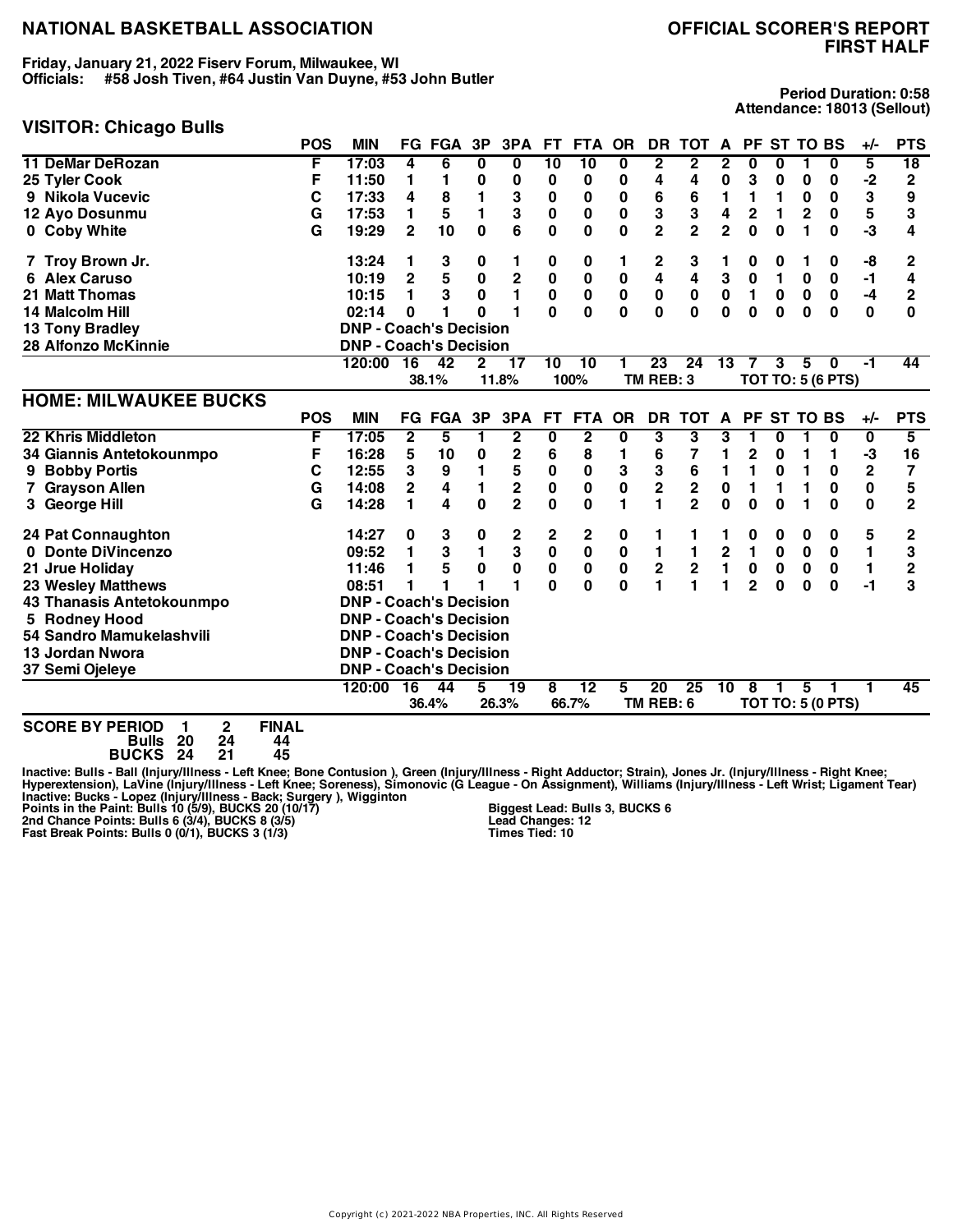**Friday, January 21, 2022 Fiserv Forum, Milwaukee, WI Officials: #58 Josh Tiven, #64 Justin Van Duyne, #53 John Butler**

# **VISITOR: Chicago Bulls**

**Period Duration: 0:36 Attendance: 18013 (Sellout)**

|                              | <b>POS</b> | <b>MIN</b>                    |              | <b>FG FGA</b>           | 3P                      | 3PA                     | FT.                                   | <b>FTA</b>              | <b>OR</b>    | DR.                     | <b>TOT</b>              | A              |                         | PF ST TO BS |              |                          | $+/-$          | <b>PTS</b>     |
|------------------------------|------------|-------------------------------|--------------|-------------------------|-------------------------|-------------------------|---------------------------------------|-------------------------|--------------|-------------------------|-------------------------|----------------|-------------------------|-------------|--------------|--------------------------|----------------|----------------|
| <b>11 DeMar DeRozan</b>      | F          | 09:24                         | 3            | 6                       | 0                       | 1                       | 3                                     | 4                       | 0            | 2                       | 2                       | 0              | 0                       | 0           | 0            | 0                        | 1              | 9              |
| 25 Tyler Cook                | F          | 08:31                         | 0            | 1                       | 0                       | 0                       | 0                                     | 0                       | 1            | 1                       | $\mathbf 2$             | 0              | 1                       | 1           | 0            | 1                        | $-2$           | 0              |
| 9 Nikola Vucevic             | С          | 08:35                         | 1            | 3                       | $\mathbf 0$             | $\mathbf 2$             | 3                                     | 3                       | $\mathbf 0$  | 3                       | 3                       | 1              | 1                       | 0           | $\mathbf 2$  | $\mathbf 2$              | $\blacksquare$ | 5              |
| 12 Ayo Dosunmu               | G          | 09:30                         | 1            | $\mathbf 2$             | $\pmb{0}$               | 1                       | 0                                     | 0                       | 0            | 1                       | 1                       | $\pmb{0}$      | $\pmb{0}$               | 0           | 0            | 0                        | 3              | $\overline{2}$ |
| 0 Coby White                 | G          | 08:29                         | 0            | $\mathbf{2}$            | $\bf{0}$                | 1                       | 0                                     | 0                       | 0            | $\bf{0}$                | $\mathbf{0}$            | $\overline{2}$ | $\overline{2}$          | $\bf{0}$    | $\bf{0}$     | 0                        | -1             | 0              |
| 7 Troy Brown Jr.             |            | 06:01                         | 0            | 1                       | 0                       | 1                       | 0                                     | 0                       | 1            | 1                       | $\mathbf 2$             | 0              | 0                       | 0           | 0            | 0                        | 2              | 0              |
| <b>6 Alex Caruso</b>         |            | 03:29                         | 1            | $\mathbf 2$             | $\blacksquare$          | $\bf 2$                 | $\pmb{0}$                             | $\overline{\mathbf{c}}$ | $\bf{0}$     | $\pmb{0}$               | 0                       | 0              | 1                       | 0           | $\bf{0}$     | 0                        | 4              | 3              |
| 21 Matt Thomas               |            | 06:01                         | $\mathbf 2$  | $\overline{\mathbf{c}}$ | $\overline{\mathbf{2}}$ | $\overline{2}$          | $\mathbf 0$                           | $\mathbf 0$             | $\pmb{0}$    | $\mathbf 2$             | $\mathbf 2$             | $\pmb{0}$      | $\bf{0}$                | $\pmb{0}$   | $\pmb{0}$    | $\pmb{0}$                | $\mathbf 2$    | 6              |
| 14 Malcolm Hill              |            | 00:00                         | 0            | $\bf{0}$                | $\bf{0}$                | $\Omega$                | $\Omega$                              | $\mathbf{0}$            | $\mathbf{0}$ | $\mathbf 0$             | $\mathbf 0$             | $\bf{0}$       | 0                       | $\bf{0}$    | 0            | $\bf{0}$                 | $\mathbf 0$    | 0              |
| 13 Tony Bradley              |            | <b>DNP - Coach's Decision</b> |              |                         |                         |                         |                                       |                         |              |                         |                         |                |                         |             |              |                          |                |                |
| <b>28 Alfonzo McKinnie</b>   |            | <b>DNP - Coach's Decision</b> |              |                         |                         |                         |                                       |                         |              |                         |                         |                |                         |             |              |                          |                |                |
|                              |            | 60:00                         | 8            | 19                      | 3                       | 10                      | 6                                     | 9                       | $\mathbf 2$  | 10                      | 12                      | 3              | 5                       | 1           | $\mathbf{2}$ | 3                        | $\mathbf{2}$   | 25             |
|                              |            |                               |              | 42.1%                   |                         | 30%                     |                                       | 66.7%                   |              | TM REB: 2               |                         |                |                         |             |              | <b>TOT TO: 3 (2 PTS)</b> |                |                |
| <b>HOME: MILWAUKEE BUCKS</b> |            |                               |              |                         |                         |                         |                                       |                         |              |                         |                         |                |                         |             |              |                          |                |                |
|                              | <b>POS</b> | <b>MIN</b>                    |              | <b>FG FGA</b>           | 3P                      | 3PA                     | FT.                                   | FTA OR                  |              | <b>DR</b>               | <b>TOT</b>              | A              |                         | PF ST TO BS |              |                          | $+/-$          | <b>PTS</b>     |
| 22 Khris Middleton           | F          | 08:35                         | $\mathbf{2}$ | 4                       | 0                       | 0                       | 0                                     | 0                       | 0            | 1                       | 1                       | 0              | 1                       | 1           | 0            | 1                        | $-1$           | 4              |
| 34 Giannis Antetokounmpo     | F          | 09:24                         | $\mathbf{2}$ | 4                       | 0                       | 0                       | 0                                     | 0                       | 0            | $\mathbf 2$             | $\mathbf 2$             | 1              | 0                       | 1           | 1            | 0                        | -4             | 4              |
| <b>Bobby Portis</b><br>9     | C          | 07:42                         | 1            | 3                       | $\pmb{0}$               | 1                       | 0                                     | 0                       | 0            | $\overline{\mathbf{c}}$ | $\overline{\mathbf{2}}$ | $\pmb{0}$      | 1                       | 0           | 0            | 0                        | 5              | 2              |
| 7 Grayson Allen              | G          | 06:15                         | 0            | 1                       | $\pmb{0}$               | $\pmb{0}$               | 0                                     | 0                       | 0            | 1                       | 1                       | 0              | $\overline{\mathbf{c}}$ | 0           | $\bf{0}$     | 0                        | $\mathbf 0$    | 0              |
| 3 George Hill                | G          | 06:15                         | 0            | 1                       | $\mathbf 0$             | $\mathbf 0$             | $\overline{2}$                        | $\overline{2}$          | 1            | 1                       | $\overline{2}$          |                | $\mathbf 0$             | $\bf{0}$    | $\bf{0}$     | $\bf{0}$                 | $\mathbf 0$    | $\overline{2}$ |
| 24 Pat Connaughton           |            | 06:54                         | 0            | 2                       | 0                       | 2                       | 0                                     | 0                       | 0            | 0                       | 0                       | 0              | 0                       | 0           | 0            | 0                        | -5             | 0              |
| 0 Donte DiVincenzo           |            | 05:45                         | 0            | $\mathbf{1}$            | $\pmb{0}$               | $\blacksquare$          | $\begin{array}{c} 0 \\ 2 \end{array}$ | $\pmb{0}$               | $\pmb{0}$    | 1                       | 1                       | 1              | 0                       | $\mathbf 0$ | $\pmb{0}$    | 0                        | $-2$           | 0              |
| 21 Jrue Holiday              |            | 05:45                         | 3            | 4                       | 1                       | $\overline{\mathbf{2}}$ |                                       | $\overline{\mathbf{c}}$ | $\mathbf 0$  | 1                       | $\mathbf{1}$            | $\pmb{0}$      | 0                       | 0           | 0            | 0                        | $-2$           | 9              |
| <b>23 Wesley Matthews</b>    |            | 03:25                         | 1            |                         | $\bf{0}$                | $\Omega$                | 0                                     | $\bf{0}$                | 1            | 1                       | $\overline{2}$          | $\bf{0}$       | 1                       | $\bf{0}$    | 1            | $\bf{0}$                 | $-1$           | $\overline{2}$ |
| 43 Thanasis Antetokounmpo    |            | <b>DNP - Coach's Decision</b> |              |                         |                         |                         |                                       |                         |              |                         |                         |                |                         |             |              |                          |                |                |
| 5 Rodney Hood                |            | <b>DNP - Coach's Decision</b> |              |                         |                         |                         |                                       |                         |              |                         |                         |                |                         |             |              |                          |                |                |
| 54 Sandro Mamukelashvili     |            | <b>DNP - Coach's Decision</b> |              |                         |                         |                         |                                       |                         |              |                         |                         |                |                         |             |              |                          |                |                |
| 13 Jordan Nwora              |            | <b>DNP - Coach's Decision</b> |              |                         |                         |                         |                                       |                         |              |                         |                         |                |                         |             |              |                          |                |                |
| 37 Semi Ojeleye              |            | <b>DNP - Coach's Decision</b> |              |                         |                         |                         |                                       |                         |              |                         |                         |                |                         |             |              |                          |                |                |
|                              |            | 60:00                         | 9            | $\overline{21}$         |                         | 6                       | 4                                     | 4                       | $\mathbf{2}$ | 10                      | $\overline{12}$         | 3              | 5                       | 2           | $\mathbf{2}$ |                          | -2             | 23             |
|                              |            |                               |              | 42.9%                   |                         | 16.7%                   |                                       | 100%                    |              | TM REB: 0               |                         |                |                         |             |              | <b>TOT TO: 2 (2 PTS)</b> |                |                |

**SCORE BY PERIOD 3 FINAL Bulls 25 25 BUCKS 23 23**

lnactive: Bulls - Ball (Injury/Illness - Left Knee; Bone Contusion ), Green (Injury/Illness - Right Adductor; Strain), Jones Jr. (Injury/Illness - Right Knee;<br>Hyperextension), LaVine (Injury/Illness - Left Knee; Soreness), **Biggest Lead: Bulls 3, BUCKS 6 Lead Changes: 3 Times Tied: 3**

**Technical fouls - Individual Bulls (0): NONE BUCKS (1): Portis 9:24 3rd**

**Flagrant Fouls Bulls (0): NONE BUCKS (1): 5:45 3rd Allen-FLG2**

**Ejections Bulls (0): NONE BUCKS (1): Allen 5:45 3rd**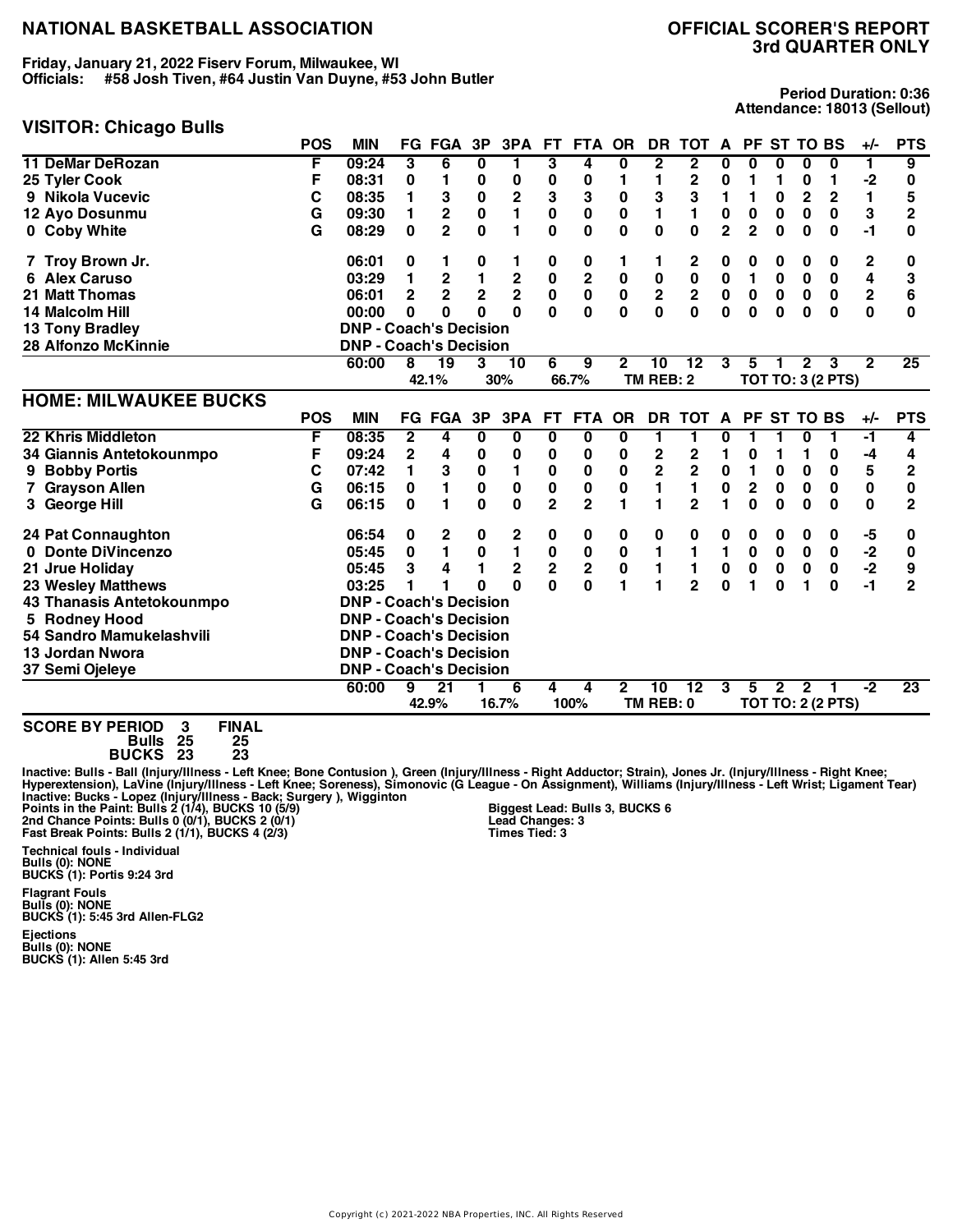**Friday, January 21, 2022 Fiserv Forum, Milwaukee, WI Officials: #58 Josh Tiven, #64 Justin Van Duyne, #53 John Butler**

#### **VISITOR: Chicago Bulls**

**Period Duration: 1:50 Attendance: 18013 (Sellout)**

| .<br>ືອ                      | <b>POS</b> | <b>MIN</b>                    |                 | <b>FG FGA</b>           | 3P             | 3PA                     | FT.                     | <b>FTA</b>              | <b>OR</b>      | DR.             | <b>TOT</b>       | A                       |                | PF ST TO BS |                 |                          | $+/-$        | <b>PTS</b>     |
|------------------------------|------------|-------------------------------|-----------------|-------------------------|----------------|-------------------------|-------------------------|-------------------------|----------------|-----------------|------------------|-------------------------|----------------|-------------|-----------------|--------------------------|--------------|----------------|
| <b>11 DeMar DeRozan</b>      | F          | 26:27                         | 7               | 12                      | 0              | 1                       | 13                      | 14                      | 0              | 4               | 4                | 2                       | 0              | 0           |                 | 0                        | 6            | 27             |
| 25 Tyler Cook                | F          | 20:21                         | 1               | 2                       | 0              | 0                       | 0                       | 0                       | 1              | 5               | 6                | 0                       | 4              | 1           | 0               | 1                        | -4           | $\mathbf 2$    |
| 9 Nikola Vucevic             | C          | 26:08                         | 5               | 11                      | 1              | 5                       | 3                       | 3                       | $\bf{0}$       | 9               | 9                | 2                       | $\overline{2}$ | 1           | $\mathbf 2$     | $\overline{\mathbf{2}}$  | 4            | 14             |
| 12 Ayo Dosunmu               | G          | 27:23                         | $\mathbf 2$     | $\overline{7}$          | $\mathbf{1}$   | 4                       | 0                       | 0                       | 0              | 4               | 4                | 4                       | 2              | 1           | $\mathbf 2$     | 0                        | 8            | 5              |
| 0 Coby White                 | G          | 27:58                         | $\mathbf{2}$    | 12                      | $\bf{0}$       | 7                       | 0                       | 0                       | 0              | $\overline{2}$  | $\overline{2}$   | 4                       | $\overline{2}$ | $\bf{0}$    | 1               | 0                        | -4           | 4              |
| 7 Troy Brown Jr.             |            | 19:25                         | 1               | 4                       | 0              | 2                       | 0                       | 0                       | 2              | 3               | 5                |                         | 0              | 0           |                 | 0                        | -6           | 2              |
| 6 Alex Caruso                |            | 13:48                         | 3               | $\overline{\mathbf{z}}$ | 1              | 4                       | 0                       | 2                       | $\bf{0}$       | 4               | 4                | 3                       | 1              | 1           | $\bf{0}$        | 0                        | 3            | 7              |
| 21 Matt Thomas               |            | 16:16                         | 3               | 5                       | $\mathbf 2$    | 3                       | $\pmb{0}$               | $\pmb{0}$               | $\pmb{0}$      | $\bf 2$         | $\boldsymbol{2}$ | $\mathbf 0$             | 1              | $\pmb{0}$   | $\pmb{0}$       | $\pmb{0}$                | $-2$         | 8              |
| 14 Malcolm Hill              |            | 02:14                         | 0               | 1                       | $\bf{0}$       | 1                       | $\mathbf{0}$            | $\mathbf{0}$            | $\bf{0}$       | $\mathbf{0}$    | $\mathbf 0$      | $\bf{0}$                | 0              | $\bf{0}$    | $\bf{0}$        | $\bf{0}$                 | $\mathbf{0}$ | 0              |
| <b>13 Tony Bradley</b>       |            | <b>DNP - Coach's Decision</b> |                 |                         |                |                         |                         |                         |                |                 |                  |                         |                |             |                 |                          |              |                |
| 28 Alfonzo McKinnie          |            | <b>DNP - Coach's Decision</b> |                 |                         |                |                         |                         |                         |                |                 |                  |                         |                |             |                 |                          |              |                |
|                              |            | 180:00                        | 24              | 61                      | 5              | 27                      | 16                      | $\overline{19}$         | 3              | 33              | 36               | 16                      | 12             | 4           | $\overline{7}$  | 3                        | 1            | 69             |
|                              |            |                               |                 | 39.3%                   |                | 18.5%                   |                         | 84.2%                   |                | TM REB: 5       |                  |                         |                |             |                 | <b>TOT TO: 8 (8 PTS)</b> |              |                |
| <b>HOME: MILWAUKEE BUCKS</b> |            |                               |                 |                         |                |                         |                         |                         |                |                 |                  |                         |                |             |                 |                          |              |                |
|                              | <b>POS</b> | <b>MIN</b>                    |                 | <b>FG FGA</b>           | 3P             | 3PA                     | <b>FT</b>               | <b>FTA</b>              | <b>OR</b>      | <b>DR</b>       | <b>TOT</b>       | A                       | PF.            |             | <b>ST TO BS</b> |                          | $+/-$        | <b>PTS</b>     |
| 22 Khris Middleton           | F          | 25:40                         | 4               | 9                       | 1              | 2                       | 0                       | $\overline{\mathbf{2}}$ | 0              | 4               | 4                | 3                       | 2              |             |                 | 1                        | $-1$         | $\overline{9}$ |
| 34 Giannis Antetokounmpo     | F          | 25:52                         | 7               | 14                      | 0              | 2                       | 6                       | 8                       | 1              | 8               | 9                | $\overline{\mathbf{c}}$ | $\overline{2}$ | 1           | 2               | 1                        | -7           | 20             |
| 9 Bobby Portis               | С          | 20:37                         | 4               | 12                      | $\mathbf{1}$   | 6                       | 0                       | 0                       | 3              | 5               | 8                | 1                       | 2              | 0           | 1               | 0                        | 7            | 9              |
| 7 Grayson Allen              | G          | 20:23                         | $\mathbf 2$     | 5                       | 1              | 2                       | 0                       | $\bf{0}$                | $\bf{0}$       | 3               | 3                | 0                       | 3              | 1           | 1               | 0                        | 0            | 5              |
| 3 George Hill                | G          | 20:43                         | 1               | 5                       | $\bf{0}$       | $\overline{2}$          | $\overline{2}$          | $\overline{2}$          | $\overline{2}$ | $\overline{2}$  | 4                |                         | 0              | 0           |                 | $\bf{0}$                 | 0            | 4              |
| 24 Pat Connaughton           |            | 21:21                         | 0               | 5                       | 0              | 4                       | 2                       | 2                       | 0              | 1               |                  |                         | 0              | 0           | 0               | 0                        | 0            | 2              |
| 0 Donte DiVincenzo           |            | 15:37                         | 1               | 4                       | $\blacksquare$ | 4                       | $\pmb{0}$               | $\pmb{0}$               | $\pmb{0}$      |                 |                  | 3                       | 1              | $\mathbf 0$ | $\pmb{0}$       | $\mathbf 0$              | $-1$         | 3              |
| 21 Jrue Holiday              |            | 17:31                         | 4               | 9                       | 1              | $\overline{\mathbf{c}}$ | $\overline{\mathbf{2}}$ | $\overline{\mathbf{c}}$ | $\mathbf 0$    | $\frac{2}{3}$   | $\frac{2}{3}$    | $\blacksquare$          | $\mathbf 0$    | $\pmb{0}$   | $\pmb{0}$       | 0                        | $-1$         | 11             |
| <b>23 Wesley Matthews</b>    |            | 12:16                         | $\overline{2}$  | $\overline{2}$          |                | 1                       | $\mathbf{0}$            | 0                       | 1              | $\overline{2}$  | 3                | 1                       | 3              | 0           | 1               | $\mathbf 0$              | $-2$         | 5              |
| 43 Thanasis Antetokounmpo    |            | <b>DNP - Coach's Decision</b> |                 |                         |                |                         |                         |                         |                |                 |                  |                         |                |             |                 |                          |              |                |
| 5 Rodney Hood                |            | <b>DNP - Coach's Decision</b> |                 |                         |                |                         |                         |                         |                |                 |                  |                         |                |             |                 |                          |              |                |
| 54 Sandro Mamukelashvili     |            | <b>DNP - Coach's Decision</b> |                 |                         |                |                         |                         |                         |                |                 |                  |                         |                |             |                 |                          |              |                |
| 13 Jordan Nwora              |            | <b>DNP - Coach's Decision</b> |                 |                         |                |                         |                         |                         |                |                 |                  |                         |                |             |                 |                          |              |                |
| 37 Semi Ojeleye              |            | <b>DNP - Coach's Decision</b> |                 |                         |                |                         |                         |                         |                |                 |                  |                         |                |             |                 |                          |              |                |
|                              |            | 180:00                        | $\overline{25}$ | 65                      | 6              | 25                      | $\overline{12}$         | $\overline{16}$         |                | $\overline{30}$ | $\overline{37}$  | 13                      | 13             | 3           | 7               | $\mathbf{2}$             | -1           | 68             |
|                              |            |                               |                 | 38.5%                   |                | 24%                     |                         | 75%                     |                | TM REB: 6       |                  |                         |                |             |                 | <b>TOT TO: 7 (2 PTS)</b> |              |                |

**SCORE BY PERIOD 1 2 3 FINAL Bulls 20 24 25 69**

**BUCKS 24 21 23 68**

lnactive: Bulls - Ball (Injury/Illness - Left Knee; Bone Contusion ), Green (Injury/Illness - Right Adductor; Strain), Jones Jr. (Injury/Illness - Right Knee;<br>Hyperextension), LaVine (Injury/Illness - Left Knee; Soreness), **Biggest Lead: Bulls 3, BUCKS 6 Lead Changes: 15 Times Tied: 13**

**Technical fouls - Individual Bulls (0): NONE BUCKS (1): Portis 9:24 3rd**

**Flagrant Fouls Bulls (0): NONE BUCKS (1): 5:45 3rd Allen-FLG2**

**Ejections Bulls (0): NONE BUCKS (1): Allen 5:45 3rd**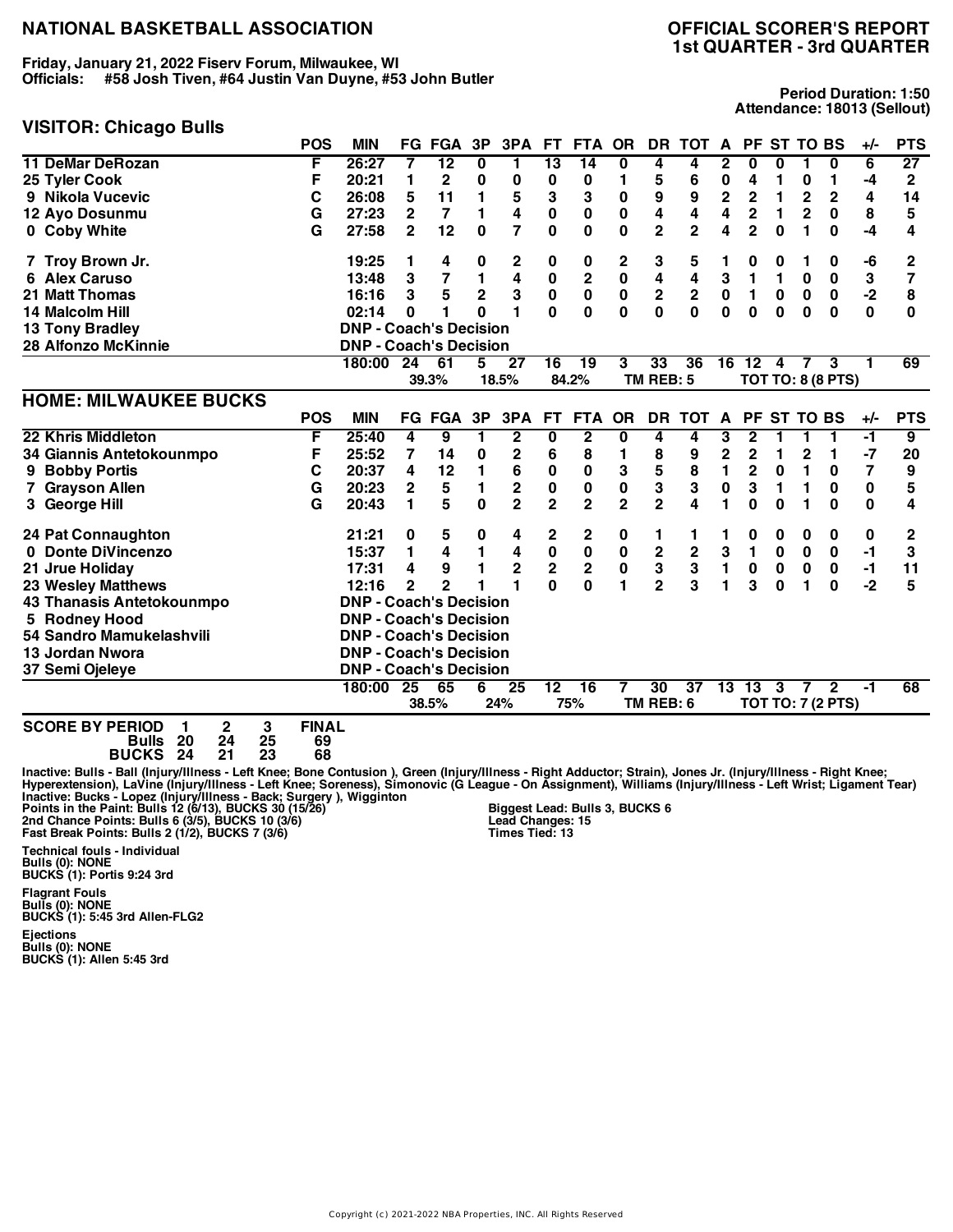**Friday, January 21, 2022 Fiserv Forum, Milwaukee, WI Officials: #58 Josh Tiven, #64 Justin Van Duyne, #53 John Butler**

#### **VISITOR: Chicago Bulls**

**Period Duration: 0:35 Attendance: 18013 (Sellout)**

|                              | <b>POS</b> | <b>MIN</b>                    |              | <b>FG FGA</b>   | 3P             | 3PA            | FT.                     | <b>FTA</b>              | <b>OR</b>    | <b>DR</b>    | <b>TOT</b>     | A            |                | PF ST TO BS |                 |                          | $+/-$          | <b>PTS</b>              |
|------------------------------|------------|-------------------------------|--------------|-----------------|----------------|----------------|-------------------------|-------------------------|--------------|--------------|----------------|--------------|----------------|-------------|-----------------|--------------------------|----------------|-------------------------|
| <b>11 DeMar DeRozan</b>      | F          | 12:00                         | $\mathbf{2}$ | 6               | 0              | $\overline{2}$ | 4                       | 4                       | 1            | 1            | $\mathbf{2}$   |              | 0              | 0           | 0               | $\bf{0}$                 | -5             | $\overline{\mathbf{8}}$ |
| 25 Tyler Cook                | F          | 05:12                         | 1            | 1               | $\bf{0}$       | 0              | 0                       | 0                       | 0            | 1            | 1              | 0            | 1              | 0           | 1               | 0                        | -5             | $\overline{2}$          |
| 9 Nikola Vucevic             | C          | 09:02                         | $\mathbf 2$  | 6               | 1              | 2              | $\bf{0}$                | $\bf{0}$                | $\bf{0}$     | $\mathbf 2$  | $\mathbf 2$    | 1            | 3              | 0           | 0               | 0                        | -4             | 5                       |
| 12 Ayo Dosunmu               | G          | 12:00                         | 0            | $\mathbf 2$     | $\pmb{0}$      | 1              | $\pmb{0}$               | 0                       | 0            | 1            | $\blacksquare$ | $\mathbf 2$  | 1              | $\bf{0}$    | $\bf{0}$        | 0                        | -5             | 0                       |
| 0 Coby White                 | G          | 09:02                         | 1            | 3               | $\bf{0}$       | $\overline{2}$ | 1                       | 1                       | $\mathbf{2}$ | $\bf{0}$     | $\overline{2}$ | $\bf{0}$     | $\overline{2}$ | 0           | 0               | 0                        | -4             | 3                       |
| 7 Troy Brown Jr.             |            | 00:00                         | 0            | 0               | 0              | $\bf{0}$       | 0                       | 0                       | 0            | 0            | 0              | 0            | 0              | 0           | 0               | 0                        | 0              | 0                       |
| 6 Alex Caruso                |            | 09:46                         | 0            | 4               | $\mathbf 0$    | $\mathbf 2$    | $\bf{0}$                | $\pmb{0}$               | $\bf{0}$     | 4            | 4              | 1            | 1              | 0           | $\bf{0}$        | $\mathbf{1}$             | -1             | 0                       |
| <b>21 Matt Thomas</b>        |            | 02:58                         | 1            | $\mathbf 2$     | $\blacksquare$ | $\overline{2}$ | $\mathbf 0$             | $\pmb{0}$               | $\pmb{0}$    | $\mathbf{1}$ | $\blacksquare$ | 0            | $\mathbf{1}$   | $\pmb{0}$   | $\pmb{0}$       | $\pmb{0}$                | $-1$           | 3                       |
| 14 Malcolm Hill              |            | 00:00                         | 0            | $\bf{0}$        | $\bf{0}$       | $\Omega$       | O                       | $\mathbf{0}$            | $\bf{0}$     | $\Omega$     | $\mathbf 0$    | $\Omega$     | 0              | $\bf{0}$    | $\bf{0}$        | $\bf{0}$                 | 0              | 0                       |
| <b>13 Tony Bradley</b>       |            | <b>DNP - Coach's Decision</b> |              |                 |                |                |                         |                         |              |              |                |              |                |             |                 |                          |                |                         |
| <b>28 Alfonzo McKinnie</b>   |            | <b>DNP - Coach's Decision</b> |              |                 |                |                |                         |                         |              |              |                |              |                |             |                 |                          |                |                         |
|                              |            | 60:00                         | 7            | 24              | 2              | 11             | 5                       | 5                       | 3            | 10           | 13             | 5            | 9              | $\bf{0}$    |                 |                          | -5             | $\overline{21}$         |
|                              |            |                               |              | 29.2%           |                | 18.2%          |                         | 100%                    |              | TM REB: 3    |                |              |                |             |                 | <b>TOT TO: 2 (2 PTS)</b> |                |                         |
| <b>HOME: MILWAUKEE BUCKS</b> |            |                               |              |                 |                |                |                         |                         |              |              |                |              |                |             |                 |                          |                |                         |
|                              | <b>POS</b> | <b>MIN</b>                    |              | <b>FG FGA</b>   | 3P             | 3PA            | <b>FT</b>               | <b>FTA</b>              | <b>OR</b>    | <b>DR</b>    | <b>TOT</b>     | $\mathbf{A}$ | <b>PF</b>      |             | <b>ST TO BS</b> |                          | $+/-$          | <b>PTS</b>              |
| 22 Khris Middleton           | F          | 09:52                         | $\mathbf{2}$ | 6               | 0              | $\mathbf{2}$   | 3                       | 4                       | 0            | 6            | 6              | 3            | $\bf{0}$       | 0           | $\bf{0}$        | $\mathbf 0$              | 8              | $\overline{\mathbf{7}}$ |
| 34 Giannis Antetokounmpo     | F          | 10:48                         | 4            | 9               | 0              | 1              | 2                       | 4                       | 0            | 3            | 3              | 1            | 1              | 0           | 1               | 1                        | 8              | 10                      |
| 9 Bobby Portis               | C          | 06:24                         | 1            | 3               | $\pmb{0}$      | 1              | 1                       | $\mathbf 2$             | 3            | $\mathbf 2$  | 5              | $\mathbf 0$  | 1              | 0           | 0               | 0                        | $\mathbf 2$    | 3                       |
| 7 Grayson Allen              | G          | 00:00                         | 0            | $\pmb{0}$       | $\mathbf 0$    | $\pmb{0}$      | 0                       | $\pmb{0}$               | $\bf{0}$     | $\pmb{0}$    | $\mathbf 0$    | $\pmb{0}$    | 0              | 0           | 0               | 0                        | $\mathbf 0$    | 0                       |
| 3 George Hill                | G          | 05:43                         | $\mathbf 0$  | $\bf{0}$        | $\mathbf 0$    | 0              | $\mathbf{0}$            | $\bf{0}$                | $\bf{0}$     | $\bf{0}$     | $\bf{0}$       | $\bf{0}$     | 0              | $\bf{0}$    | $\mathbf 0$     | $\bf{0}$                 | 8              | 0                       |
| 24 Pat Connaughton           |            | 05:31                         | 0            | 0               | 0              | 0              | 0                       | 0                       | 0            | 1            | 1              |              | 0              | 0           | 0               | 0                        | 0              | 0                       |
| 0 Donte DiVincenzo           |            | 06:28                         | 1            | 1               | $\pmb{0}$      | $\pmb{0}$      | $\overline{\mathbf{2}}$ | $\overline{\mathbf{2}}$ | $\pmb{0}$    | $\pmb{0}$    | $\pmb{0}$      | $\pmb{0}$    | $\blacksquare$ | $\mathbf 0$ | $\pmb{0}$       | 0                        | -3             | 4                       |
| 21 Jrue Holiday              |            | 09:21                         | 1            | 3               | $\pmb{0}$      | 1              | $\pmb{0}$               | $\pmb{0}$               | 1            | $\pmb{0}$    | 1              |              | $\blacksquare$ | 0           | 0               | 0                        | $\pmb{0}$      | $\mathbf 2$             |
| <b>23 Wesley Matthews</b>    |            | 05:53                         | $\bf{0}$     |                 | 0              | 1              | $\mathbf{0}$            | $\mathbf{0}$            | $\bf{0}$     | $\bf{0}$     | $\bf{0}$       |              | $\bf{0}$       | $\bf{0}$    | $\bf{0}$        | $\bf{0}$                 | $\overline{2}$ | $\bf{0}$                |
| 43 Thanasis Antetokounmpo    |            | <b>DNP - Coach's Decision</b> |              |                 |                |                |                         |                         |              |              |                |              |                |             |                 |                          |                |                         |
| 5 Rodney Hood                |            | <b>DNP - Coach's Decision</b> |              |                 |                |                |                         |                         |              |              |                |              |                |             |                 |                          |                |                         |
| 54 Sandro Mamukelashvili     |            | <b>DNP - Coach's Decision</b> |              |                 |                |                |                         |                         |              |              |                |              |                |             |                 |                          |                |                         |
| 13 Jordan Nwora              |            | <b>DNP - Coach's Decision</b> |              |                 |                |                |                         |                         |              |              |                |              |                |             |                 |                          |                |                         |
| 37 Semi Ojeleye              |            | <b>DNP - Coach's Decision</b> |              |                 |                |                |                         |                         |              |              |                |              |                |             |                 |                          |                |                         |
|                              |            | 60:00                         | 9            | $\overline{23}$ | 0              | 6              | 8                       | $\overline{12}$         | 4            | 12           | 16             |              | 4              | ŋ           |                 |                          | 5              | $\overline{26}$         |
|                              |            |                               |              | 39.1%           |                | 0%             |                         | 66.7%                   |              | TM REB: 3    |                |              |                |             |                 | <b>TOT TO: 1 (2 PTS)</b> |                |                         |

**SCORE BY PERIOD 4 FINAL**

**Bulls 21 21 BUCKS 26 26**

lnactive: Bulls - Ball (Injury/Illness - Left Knee; Bone Contusion ), Green (Injury/Illness - Right Adductor; Strain), Jones Jr. (Injury/Illness - Right Knee;<br>Hyperextension), LaVine (Injury/Illness - Left Knee; Soreness),

**Biggest Lead: Bulls 4, BUCKS 7 Lead Changes: 1 Times Tied: 2**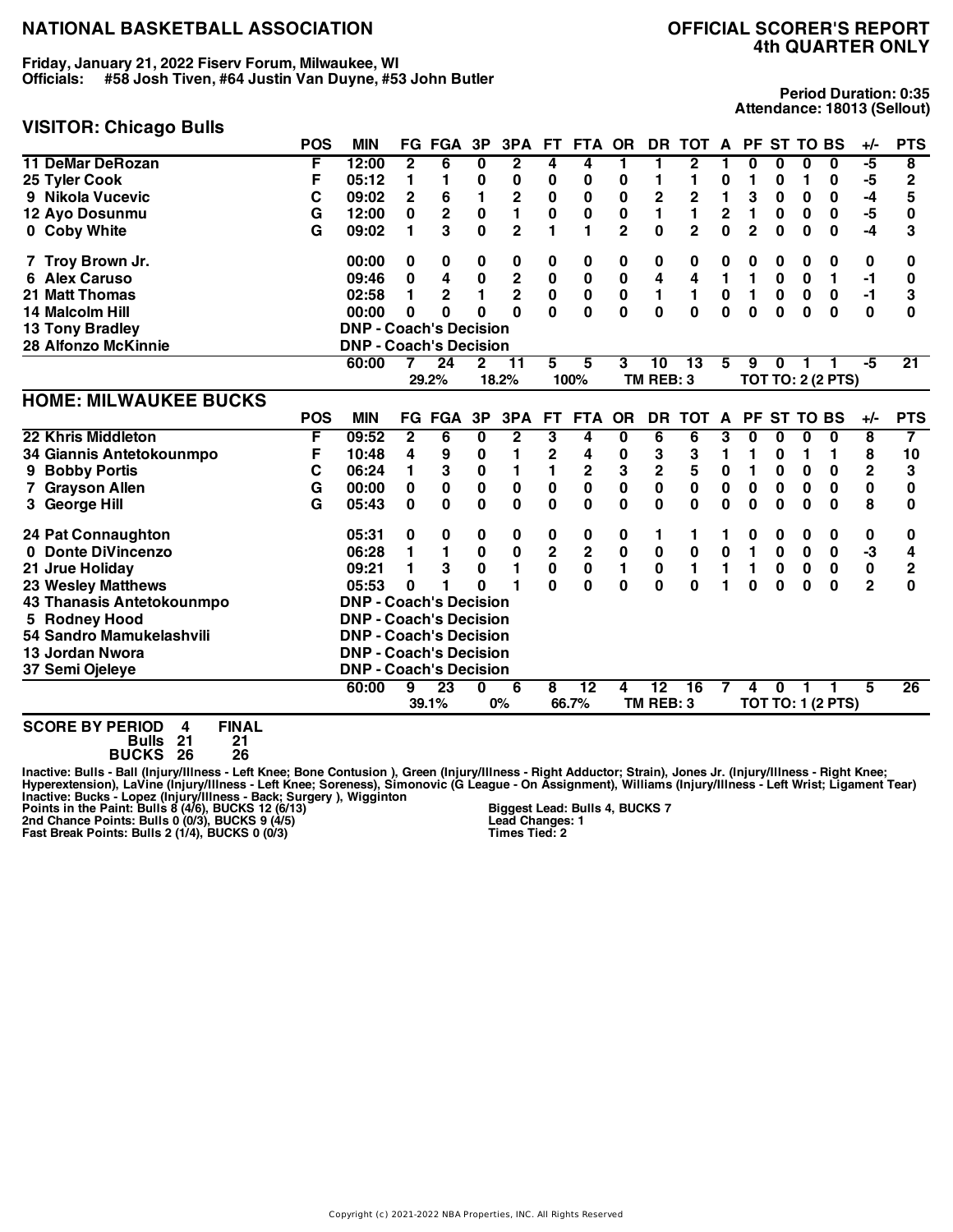**Friday, January 21, 2022 Fiserv Forum, Milwaukee, WI Officials: #58 Josh Tiven, #64 Justin Van Duyne, #53 John Butler**

#### **VISITOR: Chicago Bulls**

**Period Duration: 1:15 Attendance: 18013 (Sellout)**

|                              | <b>POS</b> | <b>MIN</b>                    |              | <b>FG FGA</b>   | 3P             | 3PA            | FT.             | FTA OR                  |                | DR                      | TOT A PF ST TO BS |                         |                         |              |                |                          | $+/-$ | <b>PTS</b>              |
|------------------------------|------------|-------------------------------|--------------|-----------------|----------------|----------------|-----------------|-------------------------|----------------|-------------------------|-------------------|-------------------------|-------------------------|--------------|----------------|--------------------------|-------|-------------------------|
| <b>11 DeMar DeRozan</b>      | F          | 21:24                         | 5            | $\overline{12}$ | 0              | 3              | 7               | 8                       | 1              | 3                       | 4                 |                         | 0                       | 0            | 0              | 0                        | -4    | 17                      |
| 25 Tyler Cook                | F          | 13:43                         | 1            | 2               | 0              | 0              | 0               | 0                       | 1              | $\mathbf 2$             | 3                 | 0                       | 2                       | 1            | 1              | 1                        | $-7$  | 2                       |
| 9 Nikola Vucevic             | C          | 17:37                         | 3            | 9               | 1              | 4              | 3               | 3                       | 0              | 5                       | 5                 | $\overline{\mathbf{c}}$ | 4                       | 0            | $\overline{c}$ | $\mathbf 2$              | -3    | 10                      |
| 12 Ayo Dosunmu               | G          | 21:30                         | 1            | 4               | $\pmb{0}$      | $\mathbf 2$    | $\pmb{0}$       | $\pmb{0}$               | $\bf{0}$       | $\overline{\mathbf{c}}$ | $\mathbf 2$       | 2                       | 1                       | 0            | $\bf{0}$       | $\mathbf 0$              | $-2$  | $\overline{\mathbf{c}}$ |
| 0 Coby White                 | G          | 17:31                         | 1            | 5               | $\mathbf{0}$   | 3              | 1               | 1                       | $\overline{2}$ | 0                       | $\overline{2}$    | $\overline{2}$          | 4                       | 0            | 0              | 0                        | $-5$  | 3                       |
| 7 Troy Brown Jr.             |            | 06:01                         | 0            |                 | 0              | 1              | 0               | $\boldsymbol{0}$        | 1              | 1                       | 2                 | 0                       | 0                       | 0            | 0              | 0                        | 2     | 0                       |
| <b>Alex Caruso</b><br>6      |            | 13:15                         | 1            | 6               | 1              | 4              | $\pmb{0}$       | $\overline{\mathbf{c}}$ | 0              | 4                       | 4                 | 1                       | $\mathbf 2$             | 0            | 0              | $\mathbf{1}$             | 3     | 3                       |
| 21 Matt Thomas               |            | 08:59                         | 3            | 4               | 3              | 4              | $\pmb{0}$       | $\pmb{0}$               | $\pmb{0}$      | 3                       | $\bf 3$           | $\mathbf 0$             | $\mathbf{1}$            | $\mathbf 0$  | $\bf{0}$       | $\mathbf 0$              | 1     | 9                       |
| 14 Malcolm Hill              |            | 00:00                         | $\bf{0}$     | 0               | 0              | $\bf{0}$       | 0               | 0                       | $\bf{0}$       | 0                       | $\bf{0}$          | 0                       | $\mathbf{0}$            | $\bf{0}$     | $\bf{0}$       | $\bf{0}$                 | 0     | 0                       |
| <b>13 Tony Bradley</b>       |            | <b>DNP - Coach's Decision</b> |              |                 |                |                |                 |                         |                |                         |                   |                         |                         |              |                |                          |       |                         |
| <b>28 Alfonzo McKinnie</b>   |            | <b>DNP - Coach's Decision</b> |              |                 |                |                |                 |                         |                |                         |                   |                         |                         |              |                |                          |       |                         |
|                              |            | 120:00                        | 15           | 43              | 5              | 21             | 11              | $\overline{14}$         | 5              | 20                      | 25                | 8                       | 14                      | 1            | 3              | 4                        | $-3$  | 46                      |
|                              |            |                               |              | 34.9%           |                | 23.8%          |                 | 78.6%                   |                | TM REB: 5               |                   |                         |                         |              |                | <b>TOT TO: 5 (4 PTS)</b> |       |                         |
| <b>HOME: MILWAUKEE BUCKS</b> |            |                               |              |                 |                |                |                 |                         |                |                         |                   |                         |                         |              |                |                          |       |                         |
|                              | <b>POS</b> | <b>MIN</b>                    |              | <b>FG FGA</b>   | 3P             | 3PA            | <b>FT</b>       | <b>FTA</b>              | <b>OR</b>      | <b>DR</b>               | <b>TOT</b>        | A                       |                         |              | PF ST TO BS    |                          | $+/-$ | <b>PTS</b>              |
| 22 Khris Middleton           | F          | 18:27                         | 4            | $\overline{10}$ | 0              | 2              | 3               | 4                       | 0              | 7                       | 7                 | 3                       | 1                       | 1            | 0              |                          | 7     | 11                      |
| 34 Giannis Antetokounmpo     | F          | 20:12                         | 6            | 13              | 0              | 1              | 2               | 4                       | 0              | 5                       | 5                 | 2                       | 1                       | 1            | 2              | 1                        | 4     | 14                      |
| 9 Bobby Portis               | C          | 14:06                         | $\mathbf{2}$ | 6               | 0              | $\mathbf 2$    | 1               | $\mathbf 2$             | 3              | 4                       | 7                 | $\pmb{0}$               | $\mathbf 2$             | 0            | 0              | 0                        | 7     | 5                       |
| 7 Grayson Allen              | G          | 06:15                         | 0            | 1               | $\bf{0}$       | $\pmb{0}$      | $\pmb{0}$       | $\pmb{0}$               | 0              | 1                       | $\mathbf{1}$      | $\pmb{0}$               | $\overline{\mathbf{c}}$ | 0            | 0              | 0                        | 0     | 0                       |
| 3 George Hill                | G          | 11:58                         | $\mathbf 0$  | 1               | $\bf{0}$       | 0              | $\overline{2}$  | $\overline{2}$          | 1              |                         | $\overline{2}$    |                         | 0                       | $\bf{0}$     | $\bf{0}$       | $\bf{0}$                 | 8     | $\overline{2}$          |
| 24 Pat Connaughton           |            | 12:25                         | 0            | 2               | 0              | 2              | 0               | 0                       | 0              | 1                       |                   |                         | 0                       | 0            | 0              | 0                        | -5    | 0                       |
| 0 Donte DiVincenzo           |            | 12:13                         | 1            | $\overline{2}$  | $\pmb{0}$      | $\blacksquare$ | $\frac{2}{2}$   | $\boldsymbol{2}$        | $\pmb{0}$      | 1                       | $\mathbf{1}$      | 1                       | 1                       | $\bf{0}$     | $\pmb{0}$      | 0                        | $-5$  | 4                       |
| 21 Jrue Holiday              |            | 15:06                         | 4            | 7               | $\blacksquare$ | 3              |                 | $\overline{\mathbf{2}}$ | $\mathbf{1}$   | 1                       | $\bf 2$           | 1                       | $\blacksquare$          | $\mathbf 0$  | $\mathbf 0$    | $\mathbf 0$              | $-2$  | 11                      |
| <b>23 Wesley Matthews</b>    |            | 09:18                         | 1            | $\overline{2}$  | 0              | 1              | $\mathbf{0}$    | 0                       | 1              | 1                       | $\overline{2}$    | 1                       | 1                       | $\bf{0}$     | 1              | $\bf{0}$                 | 1     | $\overline{2}$          |
| 43 Thanasis Antetokounmpo    |            | <b>DNP - Coach's Decision</b> |              |                 |                |                |                 |                         |                |                         |                   |                         |                         |              |                |                          |       |                         |
| 5 Rodney Hood                |            | <b>DNP - Coach's Decision</b> |              |                 |                |                |                 |                         |                |                         |                   |                         |                         |              |                |                          |       |                         |
| 54 Sandro Mamukelashvili     |            | <b>DNP - Coach's Decision</b> |              |                 |                |                |                 |                         |                |                         |                   |                         |                         |              |                |                          |       |                         |
| 13 Jordan Nwora              |            | <b>DNP - Coach's Decision</b> |              |                 |                |                |                 |                         |                |                         |                   |                         |                         |              |                |                          |       |                         |
| 37 Semi Ojeleye              |            | <b>DNP - Coach's Decision</b> |              |                 |                |                |                 |                         |                |                         |                   |                         |                         |              |                |                          |       |                         |
|                              |            | 120:00                        | 18           | 44              |                | 12             | $\overline{12}$ | $\overline{16}$         | 6              | $\overline{22}$         | $\overline{28}$   | 10                      | 9                       | $\mathbf{2}$ | 3              | $\mathbf{2}$             | 3     | 49                      |
|                              |            |                               |              | 40.9%           |                | 8.3%           |                 | 75%                     |                | TM REB: 3               |                   |                         |                         |              |                | <b>TOT TO: 3 (4 PTS)</b> |       |                         |

**SCORE BY PERIOD 3 4 FINAL Bulls 25 21 46 BUCKS 23 26 49**

lnactive: Bulls - Ball (Injury/Illness - Left Knee; Bone Contusion ), Green (Injury/Illness - Right Adductor; Strain), Jones Jr. (Injury/Illness - Right Knee;<br>Hyperextension), LaVine (Injury/Illness - Left Knee; Soreness), **Biggest Lead: Bulls 4, BUCKS 7 Lead Changes: 4 Times Tied: 5**

**Technical fouls - Individual Bulls (0): NONE BUCKS (1): Portis 9:24 3rd**

**Flagrant Fouls Bulls (0): NONE BUCKS (1): 5:45 3rd Allen-FLG2**

**Ejections Bulls (0): NONE BUCKS (1): Allen 5:45 3rd**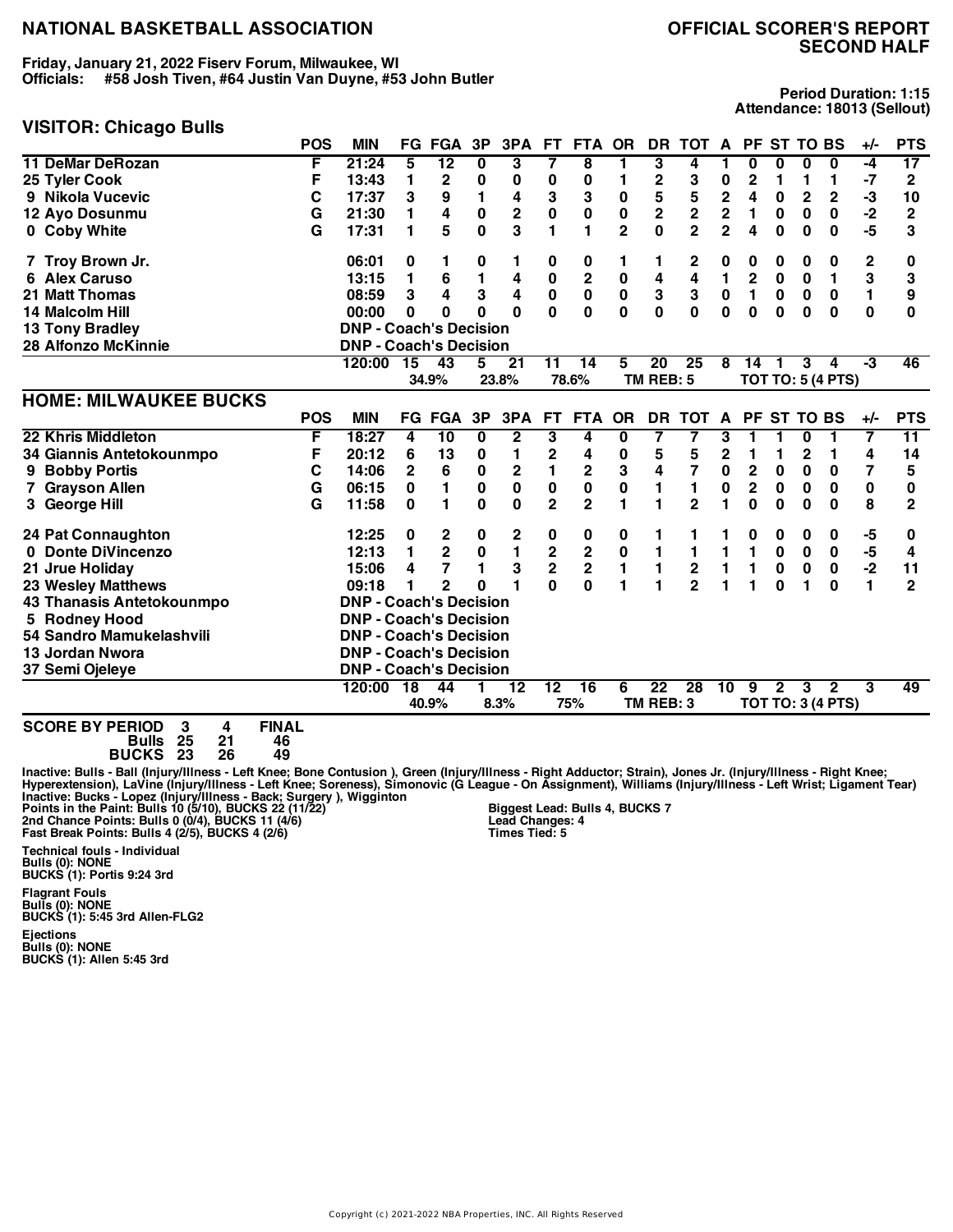**Chicago Bulls at MILWAUKEE BUCKS Friday, January 21, 2022 Fiserv Forum, Milwaukee, WI BUCKS Starters: G.Allen B.Portis G.Hill K.Middleton G.Antetokounmpo Bulls Starters: C.White N.Vucevic D.DeRozan A.Dosunmu T.Cook**

| Time  | <b>BUCKS</b>                                       | <b>Score</b>              | Lead       | <b>Bulls</b>                                             |
|-------|----------------------------------------------------|---------------------------|------------|----------------------------------------------------------|
| 12:00 |                                                    | Start of Period (7:15 PM) |            |                                                          |
| 12:00 |                                                    |                           |            | JUMP BALL B.Portis VS. N.Vucevic: TIP TO G.Antetokounmpo |
| 11:40 | <b>MISS G.Allen 13' Driving Floating Shot</b>      |                           |            |                                                          |
| 11:40 | <b>BUCKS REBOUND</b>                               |                           |            |                                                          |
| 11:34 | K.Middleton Bad Pass TURNOVER #1                   |                           |            | <b>N.Vucevic STEAL</b>                                   |
| 11:16 |                                                    |                           |            | MISS C.White 29' 3PT Jump Shot                           |
| 11:14 | <b>B.Portis REBOUND</b>                            |                           |            |                                                          |
| 11:03 | B.Portis 26' 3PT Jump Shot (K.Middleton)           | $3-0$                     | $+3$       |                                                          |
| 10:50 |                                                    |                           |            | D.DeRozan Out Of Bounds Lost Ball TURNOVER               |
|       |                                                    |                           |            | #1                                                       |
| 10:36 | <b>G.Antetokounmpo Cutting Layup (K.Middleton)</b> | $5-0$                     | $+5$       |                                                          |
| 10:19 |                                                    |                           |            | MISS C.White 24' 3PT Jump Shot                           |
| 10:16 | <b>G.Allen REBOUND</b>                             |                           |            |                                                          |
| 10:15 |                                                    |                           |            | T.Cook S.FOUL (P1, T1) (J.VanDuyne)                      |
| 10:15 | MISS G.Antetokounmpo Free Throw 1 of 2             |                           |            |                                                          |
| 10:15 | MISS G.Antetokounmpo Free Throw 2 of 2             |                           |            |                                                          |
| 10:12 |                                                    |                           |            | <b>N.Vucevic REBOUND</b>                                 |
| 10:01 |                                                    |                           |            |                                                          |
|       |                                                    | $5-3$                     | $+2$       | N.Vucevic 26' 3PT Jump Shot (D.DeRozan)                  |
| 09:44 | MISS B.Portis 25' 3PT Jump Shot                    |                           |            |                                                          |
| 09:41 |                                                    |                           |            | <b>T.Cook REBOUND</b>                                    |
| 09:29 |                                                    |                           |            | MISS C.White 28' 3PT Jump Shot                           |
| 09:25 | <b>G.Antetokounmpo REBOUND</b>                     |                           |            |                                                          |
| 09:20 | G.Antetokounmpo Offensive (P1) (J.Tiven)           |                           |            |                                                          |
| 09:20 | <b>G.Antetokounmpo Foul TURNOVER #2</b>            |                           |            |                                                          |
| 09:02 |                                                    |                           |            | <b>MISS N.Vucevic 10' Floating Shot</b>                  |
| 08:59 | <b>G.Antetokounmpo REBOUND</b>                     |                           |            |                                                          |
| 08:49 | MISS G.Antetokounmpo 27' 3PT Jump Shot             |                           |            |                                                          |
| 08:46 |                                                    |                           |            | <b>C.White REBOUND</b>                                   |
| 08:36 |                                                    | $5-5$                     | <b>TIE</b> | D.DeRozan 22' Jump Shot (A.Dosunmu)                      |
| 08:23 | <b>B.Portis Out Of Bounds Step TURNOVER #3</b>     |                           |            |                                                          |
| 08:06 |                                                    |                           |            | <b>MISS A.Dosunmu 20' Pullup Shot</b>                    |
| 08:01 | <b>B.Portis REBOUND</b>                            |                           |            |                                                          |
|       |                                                    |                           |            |                                                          |
| 07:56 | MISS B.Portis 27' 3PT Jump Shot                    |                           |            |                                                          |
| 07:52 |                                                    |                           |            | <b>D.DeRozan REBOUND</b>                                 |
| 07:44 |                                                    | $5-8$                     | $-3^*$     | A.Dosunmu 24' 3PT Jump Shot (C.White)                    |
| 07:25 | MISS G.Hill 28' 3PT Jump Shot                      |                           |            |                                                          |
| 07:22 |                                                    |                           |            | <b>N.Vucevic REBOUND</b>                                 |
| 07:13 |                                                    |                           |            | MISS D.DeRozan 19' Turnaround Fadeaway Shot              |
| 07:11 | <b>K.Middleton REBOUND</b>                         |                           |            |                                                          |
| 07:04 | MISS B.Portis 23' 3PT FB Jump Shot                 |                           |            |                                                          |
| 07:03 | G.Antetokounmpo REBOUND                            |                           |            |                                                          |
| 07:03 | G.Antetokounmpo Putback Layup                      | $7 - 8$                   | $-1$       |                                                          |
| 07:03 |                                                    |                           |            | T.Cook S.FOUL (P2, T2) (J.Butler)                        |
| 07:03 | <b>SUB: P.Connaughton FOR K.Middleton</b>          |                           |            |                                                          |
| 07:03 | G.Antetokounmpo Free Throw 1 of 1                  | 8-8                       | <b>TIE</b> |                                                          |
|       |                                                    |                           |            | <b>C.White 12' Driving Floating Bank Shot</b>            |
| 06:42 |                                                    | $8 - 10$                  | $-2$       | (A.Dosunmu)                                              |
| 06:37 | TIMEOUT (1)                                        |                           |            |                                                          |
| 06:37 | SUB: K.Middleton FOR G.Antetokounmpo               |                           |            |                                                          |
| 06:37 |                                                    |                           |            | <b>SUB: T.BrownJr. FOR T.Cook</b>                        |
| 06:17 | MISS K.Middleton 26' 3PT Pullup Shot               |                           |            |                                                          |
| 06:14 |                                                    |                           |            | <b>D.DeRozan REBOUND</b>                                 |
|       |                                                    |                           |            |                                                          |
| 05:58 | <b>G.Allen STEAL</b>                               |                           |            | <b>C. White Bad Pass TURNOVER #2</b>                     |
| 05:51 | MISS G.Hill 25' 3PT FB Running Pullup Shot         |                           |            |                                                          |
| 05:47 | <b>B.Portis REBOUND</b>                            |                           |            |                                                          |
| 05:46 | <b>B.Portis Putback Layup</b>                      | $10 - 10$                 | <b>TIE</b> |                                                          |
| 05:26 | B.Portis P.FOUL (P1, T1) (J.Butler)                |                           |            |                                                          |
| 05:26 | <b>SUB: D.DiVincenzo FOR G.Allen</b>               |                           |            |                                                          |
| 05:26 |                                                    |                           |            | <b>SUB: A.Caruso FOR D.DeRozan</b>                       |
| 05:13 |                                                    |                           |            | <b>MISS C. White Driving Finger Roll Layup</b>           |
| 05:10 | <b>B.Portis REBOUND</b>                            |                           |            |                                                          |
| 05:06 | <b>SUB: J.Holiday FOR G.Hill</b>                   |                           |            |                                                          |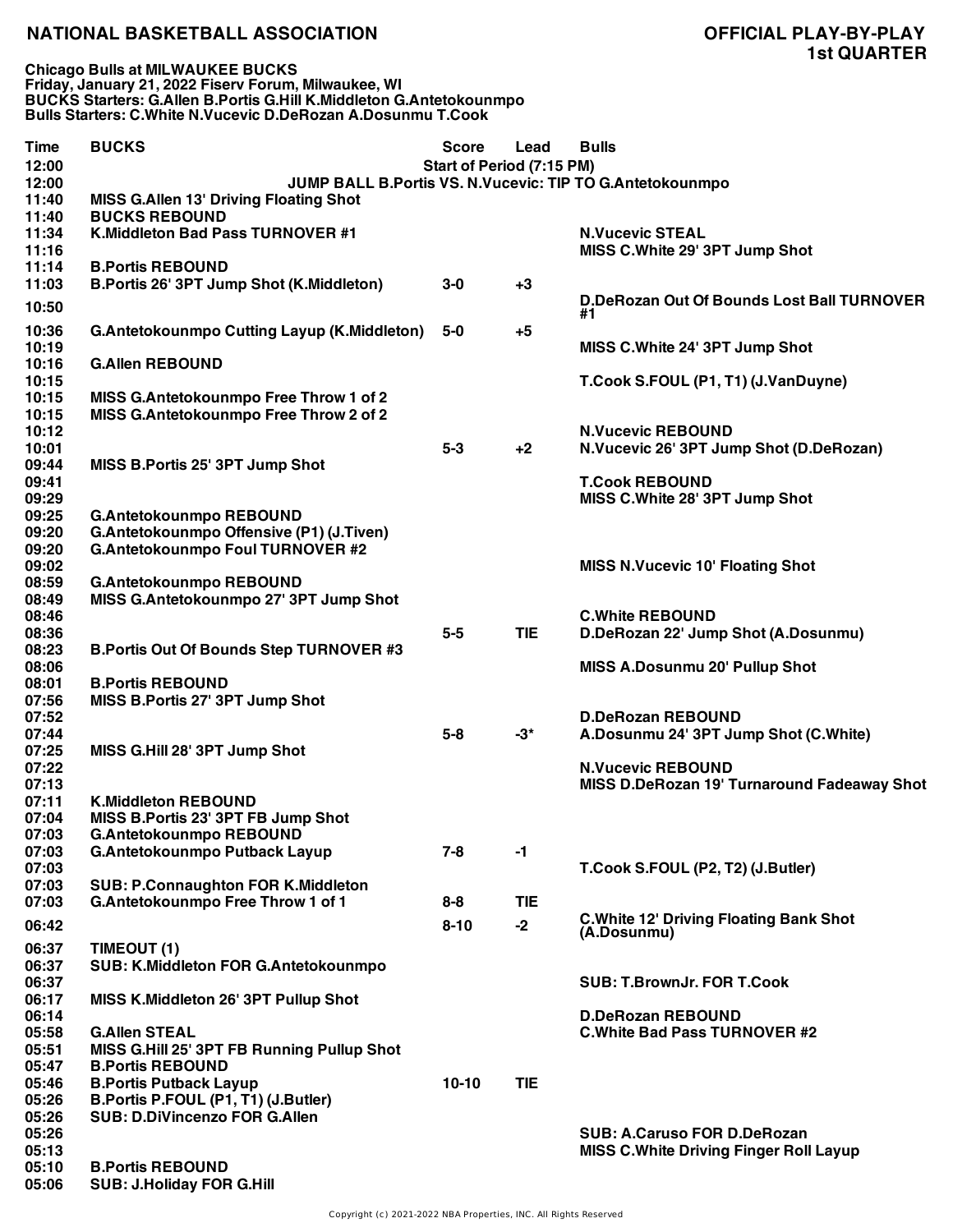| <b>Time</b><br>05:01    | <b>BUCKS</b><br><b>MISS J.Holiday 9' Floating Shot</b>                            | <b>Score</b> | Lead               | <b>Bulls</b>                                                           |
|-------------------------|-----------------------------------------------------------------------------------|--------------|--------------------|------------------------------------------------------------------------|
| 04:58<br>04:58          |                                                                                   |              |                    | <b>A.Dosunmu REBOUND</b><br>T.BrownJr. Out Of Bounds Step TURNOVER #3  |
| 04:44<br>04:28          | <b>B.Portis 14' Floating Shot (P.Connaughton)</b>                                 | $12 - 10$    | $+2^*$             | MISS N.Vucevic 28' 3PT Jump Shot                                       |
| 04:25<br>04:16          | <b>K.Middleton REBOUND</b><br><b>MISS K.Middleton 18' Pullup Shot</b>             |              |                    |                                                                        |
| 04:13<br>04:00          |                                                                                   | $12 - 12$    | <b>TIE</b>         | <b>A.Dosunmu REBOUND</b><br>A.Caruso 18' Pullup Shot (N.Vucevic)       |
| 03:48<br>03:43<br>03:37 | MISS B.Portis 27' 3PT Jump Shot                                                   |              |                    | <b>A.Caruso REBOUND</b><br>MISS A.Dosunmu 27' 3PT Jump Shot            |
| 03:32                   | <b>P.Connaughton REBOUND</b>                                                      |              |                    |                                                                        |
| 03:15<br>03:13          | MISS P.Connaughton 26' 3PT Jump Shot<br><b>B.Portis REBOUND</b>                   |              |                    |                                                                        |
| 03:09                   | MISS B.Portis 10' Turnaround Fadeaway Shot                                        |              |                    |                                                                        |
| 03:09<br>03:08          |                                                                                   |              |                    | <b>A.Caruso REBOUND</b><br>TIMEOUT (1)                                 |
| 03:08<br>03:08          | <b>SUB: W.Matthews FOR B.Portis</b><br>SUB: G.Antetokounmpo FOR K.Middleton       |              |                    |                                                                        |
| 03:08<br>03:08          |                                                                                   |              |                    | <b>SUB: M.Thomas FOR N.Vucevic</b><br><b>SUB: T.Cook FOR A.Dosunmu</b> |
| 02:49                   |                                                                                   | $12 - 14$    | $-2^*$             | <b>M.Thomas 19' Pullup Shot (A.Caruso)</b>                             |
| 02:36<br>02:24<br>02:12 | G.Antetokounmpo Cutting Layup (D.DiVincenzo) 14-14<br><b>MISS J.Holiday Layup</b> | 14-16        | <b>TIE</b><br>$-2$ | C. White 15' Pullup Shot                                               |
|                         |                                                                                   |              |                    |                                                                        |
| 02:10                   |                                                                                   |              |                    | <b>C.White REBOUND</b>                                                 |
| 02:03                   |                                                                                   |              |                    | MISS A.Caruso 29' 3PT Jump Shot                                        |
| 01:58                   | <b>G.Antetokounmpo REBOUND</b>                                                    |              |                    |                                                                        |
| 01:50                   | D.DiVincenzo 27' 3PT Pullup Shot                                                  | $17 - 16$    | $+1"$              |                                                                        |
| 01:32                   |                                                                                   |              |                    | MISS C.White 26' 3PT Jump Shot                                         |
| 01:29                   | <b>D.DiVincenzo REBOUND</b>                                                       |              |                    |                                                                        |
| 01:19                   | MISS D.DiVincenzo 28' 3PT Jump Shot                                               |              |                    |                                                                        |
| 01:17                   |                                                                                   |              |                    | <b>T.Cook REBOUND</b>                                                  |
| 01:08                   |                                                                                   |              |                    | MISS T.BrownJr. 28' 3PT Jump Shot                                      |
| 01:05                   | <b>J.Holiday REBOUND</b>                                                          |              |                    |                                                                        |
| :59.9                   | <b>J.Holiday Driving Finger Roll Layup</b>                                        | 19-16        | $+3$               |                                                                        |
| :48.1                   | <b>G.Antetokounmpo BLOCK</b>                                                      |              |                    | <b>MISS T.BrownJr. Driving Finger Roll Layup</b>                       |
| :44.3                   | <b>W.Matthews REBOUND</b>                                                         |              |                    |                                                                        |
| :43.9<br>:43.9          | <b>G.Antetokounmpo FB Running Finger Roll</b><br>Layup (D.DIVIncenzo)             | $21 - 16$    | $+5$               | T.Cook S.FOUL (P3, T3) (J.Tiven)                                       |
| :43.9                   |                                                                                   |              |                    | <b>SUB: D.DeRozan FOR C.White</b>                                      |
|                         |                                                                                   | $22 - 16$    |                    |                                                                        |
| :43.9<br>:31.1          | G.Antetokounmpo Free Throw 1 of 1                                                 |              | +6                 | MISS A.Caruso 24' 3PT Jump Shot                                        |
| :29.9                   |                                                                                   |              |                    | <b>T.BrownJr. REBOUND</b>                                              |
|                         |                                                                                   |              |                    |                                                                        |
| :29.9                   |                                                                                   | $22 - 18$    | $+4$               | <b>T.BrownJr. Putback Layup</b>                                        |
| :20.9                   |                                                                                   |              |                    | M.Thomas P.FOUL (P1, T4) (J.Butler)                                    |
| :20.9                   | P.Connaughton Free Throw 1 of 2                                                   | $23 - 18$    | $+5$               | SUB: C.White FOR T.BrownJr.                                            |
| :20.9                   |                                                                                   |              |                    |                                                                        |
| :20.9                   |                                                                                   |              |                    | <b>SUB: N.Vucevic FOR T.Cook</b>                                       |
| :20.9                   | P.Connaughton Free Throw 2 of 2                                                   | $24 - 18$    | $+6$               |                                                                        |
| :03.2                   | W.Matthews S.FOUL (P1, T2) (J.Tiven)                                              |              |                    |                                                                        |
| :03.2                   |                                                                                   | $24 - 19$    | $+5$               | D.DeRozan Free Throw 1 of 2                                            |
| :03.2                   |                                                                                   | 24-20        | $+4$               | D.DeRozan Free Throw 2 of 2                                            |
| :00.0<br>:00.0          | <b>MISS J.Holiday Driving Finger Roll Layup</b><br><b>BUCKS REBOUND</b>           |              |                    |                                                                        |

**End of 1st QUARTER (24-20) End of Period (7:42 PM)**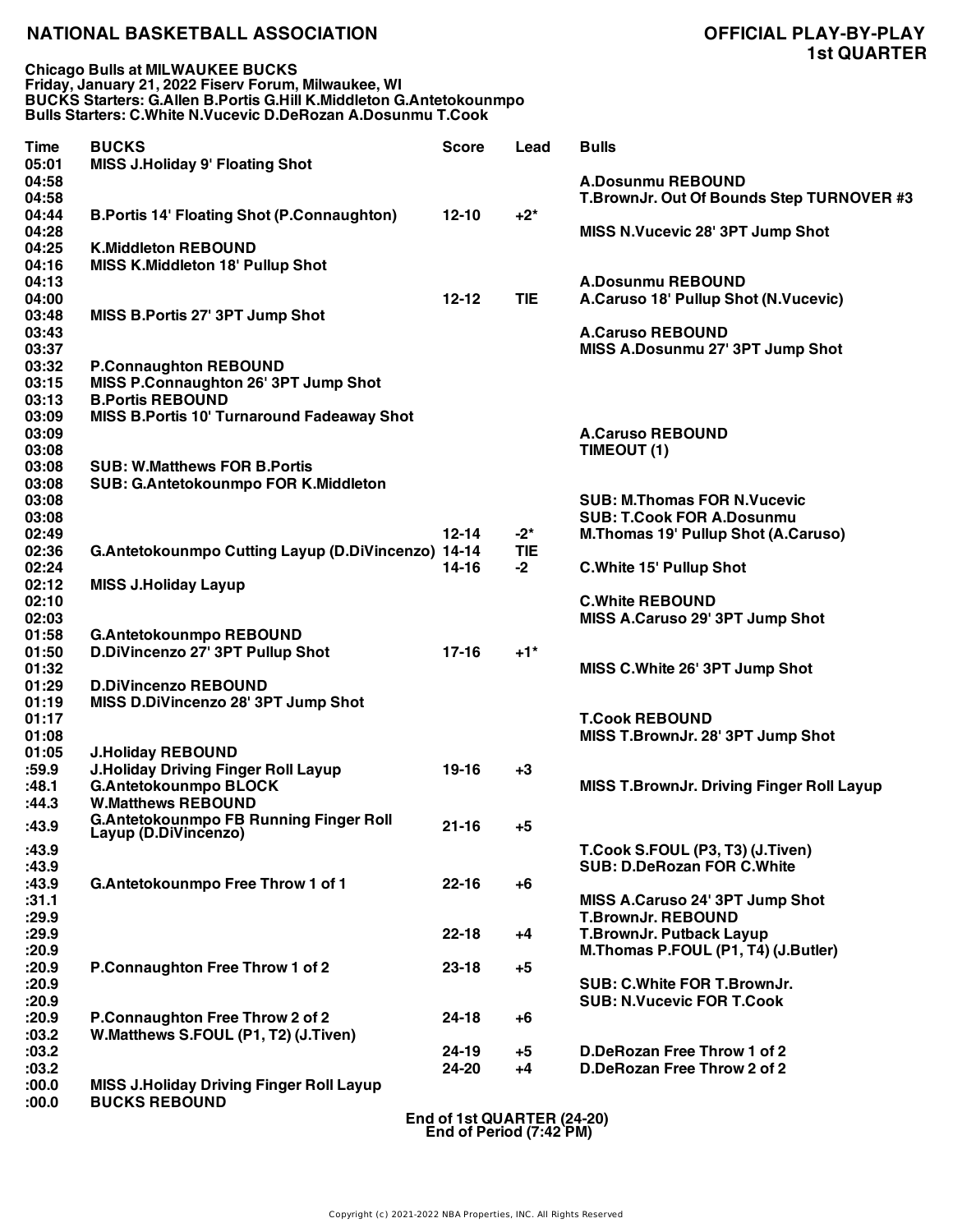**BIG HOME LEAD 6 \*LEAD CHANGES 4 BIG VISITOR LEAD 3 TIMES TIED 5 3 FOR 0 PTS TURNOVERS 3 FOR 6 PTS 9/25 FOR 36% FIELD GOALS 8/22 FOR 36.4% 4/6 FOR 66.7% FREE THROWS 2/2 FOR 100% OFF: 6 DEF: 13 REBOUNDS OFF: 1 DEF: 12 G.Antetokounmpo: 10 HIGH SCORER D.DeRozan, C.White: 4 B.Portis: 5 HIGH REBOUNDER 6 TIED: 2 K.Middleton, D.DiVincenzo: 2 HIGH ASSISTS A.Dosunmu: 2**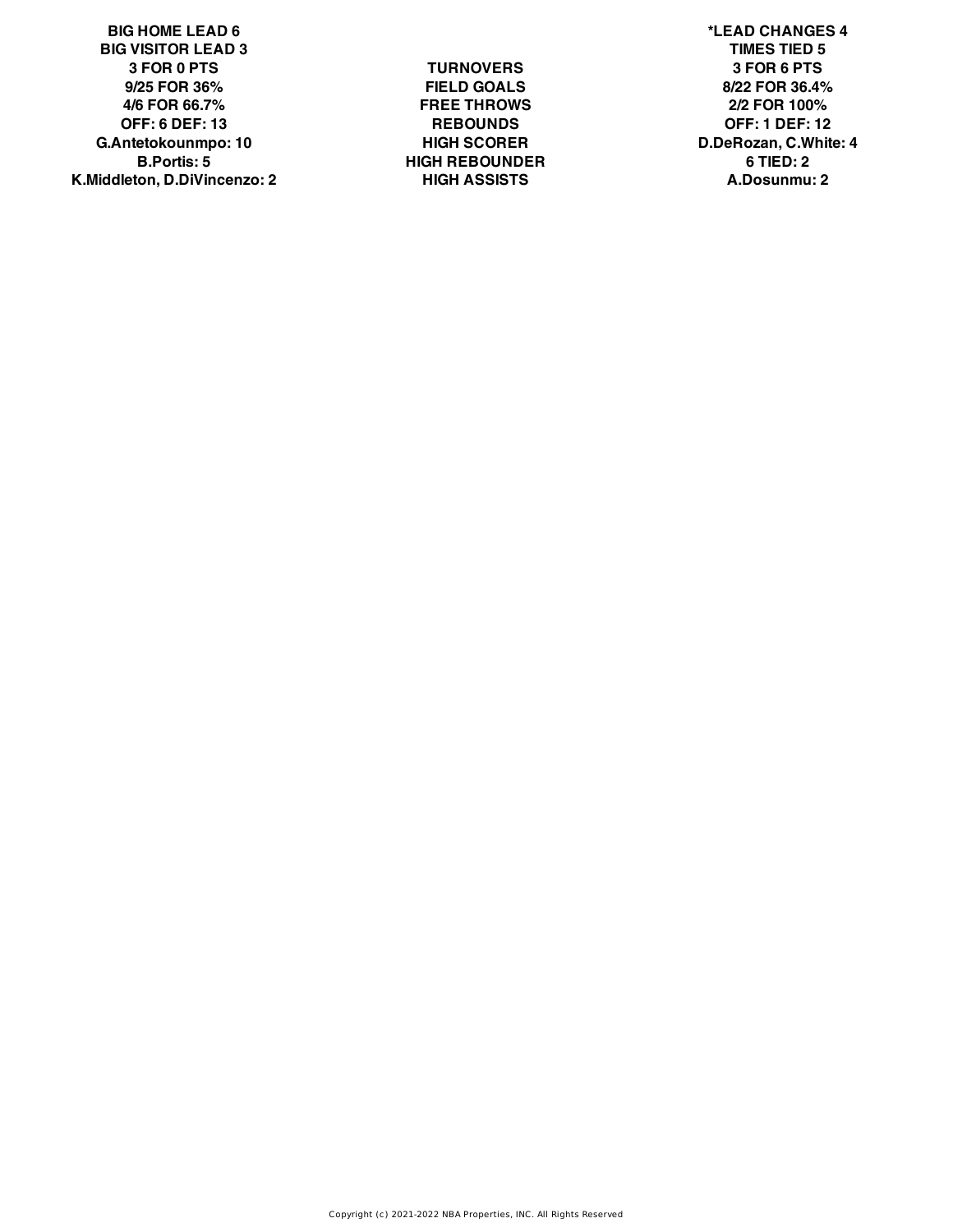**Chicago Bulls at MILWAUKEE BUCKS Friday, January 21, 2022 Fiserv Forum, Milwaukee, WI BUCKS Starters: D.DiVincenzo J.Holiday W.Matthews G.Antetokounmpo K.Middleton Bulls Starters: D.DeRozan M.Thomas T.Cook A.Dosunmu T.BrownJr.**

| <b>Time</b>    | <b>BUCKS</b>                                               | <b>Score</b>                     | Lead              | <b>Bulls</b>                                       |
|----------------|------------------------------------------------------------|----------------------------------|-------------------|----------------------------------------------------|
| 12:00          |                                                            | <b>Start of Period (7:46 PM)</b> |                   |                                                    |
| 12:00          |                                                            | 24-20                            | $+4$              | <b>Possession: Bulls</b>                           |
| 11:43          |                                                            | $24 - 22$                        | $+2$              | D.DeRozan 22' Pullup Shot (T.BrownJr.)             |
| 11:34          | MISS G.Antetokounmpo 17' Pullup Shot                       |                                  |                   |                                                    |
| 11:34          |                                                            |                                  |                   | <b>T.BrownJr. REBOUND</b>                          |
| 11:16          |                                                            |                                  |                   | <b>MISS A.Dosunmu 11' Pullup Shot</b>              |
| 11:16          | <b>BUCKS REBOUND</b>                                       |                                  |                   |                                                    |
| 11:03          | K.Middleton 16' Driving Floating Shot<br>(G.Antetokounmpo) | $26 - 22$                        | +4                |                                                    |
| 10:45          |                                                            |                                  |                   | MISS M.Thomas 27' 3PT Jump Shot                    |
| 10:42          | <b>J.Holiday REBOUND</b>                                   |                                  |                   |                                                    |
| 10:31          | MISS D.DiVincenzo 23' 3PT Jump Shot                        |                                  |                   |                                                    |
| 10:28          |                                                            |                                  |                   | <b>T.Cook REBOUND</b>                              |
| 10:14          |                                                            |                                  |                   | MISS A.Dosunmu 27' 3PT Jump Shot                   |
| 10:13          |                                                            |                                  |                   | <b>Bulls REBOUND</b>                               |
| 10:13          | G.Antetokounmpo L.B Foul (P2, T1)                          |                                  |                   |                                                    |
|                | (J.VanDuyne)                                               |                                  |                   |                                                    |
| 10:13          | <b>SUB: G.Allen FOR D.DiVincenzo</b>                       |                                  |                   |                                                    |
| 10:13          | <b>SUB: G.Hill FOR J.Holiday</b>                           |                                  |                   |                                                    |
| 10:11          |                                                            |                                  |                   | <b>MISS M.Thomas 16' Turnaround Shot</b>           |
| 10:07          | <b>K.Middleton REBOUND</b>                                 |                                  |                   |                                                    |
| 09:57          | <b>G.Antetokounmpo Cutting Dunk (W.Matthews)</b>           | 28-22                            | +6                |                                                    |
| 09:35          |                                                            | 28-24                            | $+4$              | <b>T.Cook Dunk (A.Dosunmu)</b>                     |
| 09:15          | MISS G.Allen 23' 3PT Jump Shot                             |                                  |                   |                                                    |
| 09:12          |                                                            |                                  |                   | <b>T.BrownJr. REBOUND</b>                          |
| 08:56<br>08:56 | W.Matthews S.FOUL (P2, T2) (J.Butler)                      | 28-25                            | $+3$              | D.DeRozan Free Throw 1 of 2                        |
| 08:56          | <b>SUB: B.Portis FOR G.Antetokounmpo</b>                   |                                  |                   |                                                    |
| 08:56          | <b>SUB: P.Connaughton FOR W.Matthews</b>                   |                                  |                   |                                                    |
| 08:56          |                                                            | 28-26                            | $+2$              | D.DeRozan Free Throw 2 of 2                        |
| 08:40          | <b>G.Hill Lost Ball TURNOVER #4</b>                        |                                  |                   | <b>A.Dosunmu STEAL</b>                             |
|                |                                                            |                                  |                   | A.Dosunmu Out Of Bounds Bad Pass                   |
| 08:38          |                                                            |                                  |                   | <b>TURNOVER #4</b>                                 |
| 08:21          | <b>MISS K.Middleton 13' Jump Shot</b>                      |                                  |                   |                                                    |
| 08:21          |                                                            |                                  |                   | <b>T.Cook REBOUND</b>                              |
| 08:21          |                                                            |                                  |                   | TIMEOUT (2)                                        |
| 08:21          |                                                            |                                  |                   | <b>SUB: N.Vucevic FOR T.Cook</b>                   |
| 08:10          |                                                            |                                  |                   | A.Dosunmu Out Of Bounds Bad Pass                   |
|                |                                                            |                                  |                   | <b>TURNOVER #5</b>                                 |
| 07:52<br>07:52 | MISS K.Middleton Free Throw 1 of 2                         |                                  |                   | A.Dosunmu S.FOUL (P1, T1) (J.Butler)               |
| 07:52          |                                                            |                                  |                   | <b>SUB: C.White FOR A.Dosunmu</b>                  |
| 07:52          | MISS K.Middleton Free Throw 2 of 2                         |                                  |                   |                                                    |
| 07:49          |                                                            |                                  |                   | <b>N.Vucevic REBOUND</b>                           |
| 07:39          |                                                            | 28-28                            | <b>TIE</b>        | N.Vucevic 17' Jump Shot (D.DeRozan)                |
| 07:24          | MISS P.Connaughton 23' 3PT Jump Shot                       |                                  |                   |                                                    |
| 07:21          |                                                            |                                  |                   | <b>N.Vucevic REBOUND</b>                           |
| 07:07          |                                                            | 28-30                            | $-2^{*}$          | <b>N.Vucevic Cutting Layup (C.White)</b>           |
| 06:55          | G.Allen 28' 3PT Pullup Shot (B.Portis)                     | $31 - 30$                        | $+1$ <sup>*</sup> |                                                    |
| 06:41          | K.Middleton S.FOUL (P1, T3) (J.VanDuyne)                   |                                  |                   |                                                    |
| 06:41          |                                                            | $31 - 31$                        | <b>TIE</b>        | D.DeRozan Free Throw 1 of 2                        |
| 06:41          |                                                            | $31 - 32$                        | $-1$ *            | D.DeRozan Free Throw 2 of 2                        |
| 06:17          | <b>G.Hill Driving Finger Roll Layup</b>                    | $33 - 32$                        | $+1$ <sup>*</sup> |                                                    |
| 06:04          | G.Allen S.FOUL (P1, T4) (J.Tiven)                          |                                  |                   |                                                    |
| 06:04          |                                                            | $33 - 33$                        | <b>TIE</b>        | D.DeRozan Free Throw 1 of 2                        |
| 06:04          |                                                            | 33-34                            | $-1$ *            | D.DeRozan Free Throw 2 of 2                        |
| 05:42          | <b>MISS G.Hill 3' Driving Floating Shot</b>                |                                  |                   |                                                    |
| 05:37          | <b>B.Portis REBOUND</b>                                    |                                  |                   |                                                    |
| 05:37          | <b>MISS B.Portis Tip Layup</b>                             |                                  |                   |                                                    |
| 05:36          | <b>G.Hill REBOUND</b>                                      |                                  |                   |                                                    |
| 05:33          | K.Middleton 28' 3PT Jump Shot                              | 36-34                            | $+2^*$            |                                                    |
| 05:07          |                                                            |                                  |                   | <b>MISS C. White 5' Driving Floating Bank Shot</b> |
| 05:05          | <b>G.Allen REBOUND</b>                                     |                                  |                   |                                                    |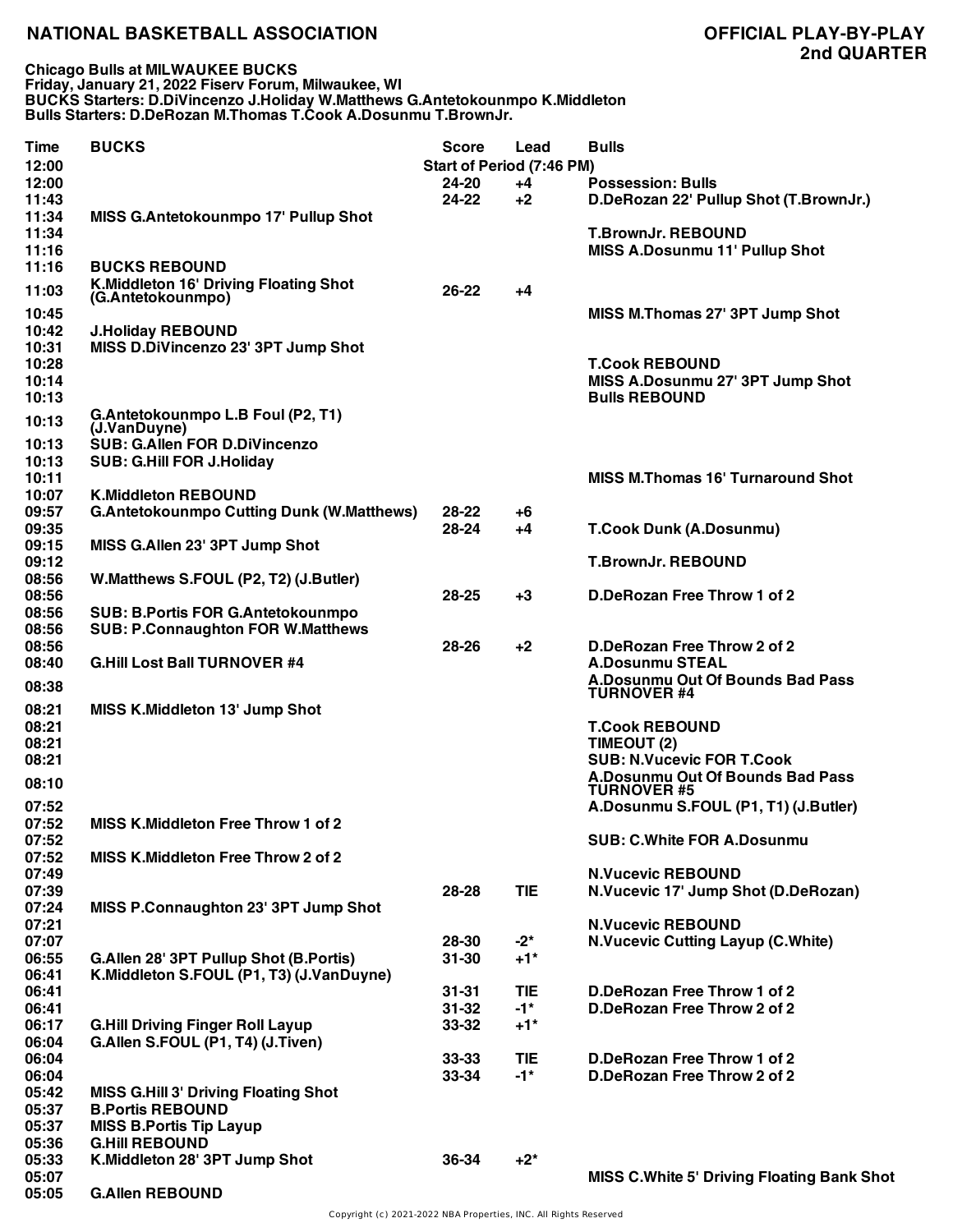**Chicago Bulls at MILWAUKEE BUCKS Friday, January 21, 2022 Fiserv Forum, Milwaukee, WI BUCKS Starters: D.DiVincenzo J.Holiday W.Matthews G.Antetokounmpo K.Middleton Bulls Starters: D.DeRozan M.Thomas T.Cook A.Dosunmu T.BrownJr.**

| Time                                      | <b>BUCKS</b>                                                           | <b>Score</b>   | Lead                       | <b>Bulls</b>                                                                                                                               |
|-------------------------------------------|------------------------------------------------------------------------|----------------|----------------------------|--------------------------------------------------------------------------------------------------------------------------------------------|
| 04:53<br>04:53                            | <b>G.Allen Cutting Finger Roll Layup (K.Middleton)</b>                 | 38-34          | $+4$                       | TIMEOUT (3)                                                                                                                                |
| 04:53                                     | <b>SUB: J.Holiday FOR B.Portis</b>                                     |                |                            |                                                                                                                                            |
| 04:53<br>04:53<br>04:53<br>04:53<br>04:43 | SUB: G.Antetokounmpo FOR K.Middleton                                   |                |                            | SUB: A.Caruso FOR T.BrownJr.<br><b>SUB: A.Dosunmu FOR D.DeRozan</b><br><b>SUB: M.Hill FOR M.Thomas</b><br>MISS N.Vucevic 26' 3PT Jump Shot |
| 04:37                                     | <b>G.Hill REBOUND</b>                                                  |                |                            |                                                                                                                                            |
| 04:26<br>04:19                            | <b>G.Allen Bad Pass TURNOVER #5</b>                                    |                |                            | <b>A.Caruso STEAL</b><br>MISS M.Hill 24' 3PT FB Running Shot                                                                               |
| 04:19                                     | <b>BUCKS REBOUND</b>                                                   |                |                            |                                                                                                                                            |
| 04:09<br>04:05<br>03:54                   | MISS G.Antetokounmpo 14' Pullup Shot                                   |                |                            | <b>A.Caruso REBOUND</b><br>MISS C.White 26' 3PT Jump Shot                                                                                  |
| 03:49                                     | <b>G.Antetokounmpo REBOUND</b>                                         |                |                            |                                                                                                                                            |
| 03:39<br>03:36                            | <b>MISS P.Connaughton Reverse Layup</b>                                |                |                            | <b>N.Vucevic REBOUND</b>                                                                                                                   |
| 03:24<br>03:08                            | MISS G.Antetokounmpo 11' Fadeaway Shot                                 | 38-36          | $+2$                       | <b>N.Vucevic 4' Floating Shot (A.Caruso)</b>                                                                                               |
| 03:06                                     |                                                                        |                |                            | <b>A.Caruso REBOUND</b>                                                                                                                    |
| 02:47                                     |                                                                        |                |                            | <b>MISS N.Vucevic 20' Jump Shot</b>                                                                                                        |
| 02:43                                     | <b>G.Antetokounmpo REBOUND</b>                                         |                |                            |                                                                                                                                            |
| 02:39<br>02:39                            | G.Antetokounmpo Free Throw 1 of 2                                      | 39-36          | $+3$                       | N.Vucevic S.FOUL (P1, T2) (J.Tiven)                                                                                                        |
| 02:39                                     | <b>SUB: D.DiVincenzo FOR G.Hill</b>                                    |                |                            |                                                                                                                                            |
| 02:39<br>02:39                            | <b>SUB: W.Matthews FOR G.Allen</b>                                     |                |                            | <b>SUB: D.DeRozan FOR M.Hill</b>                                                                                                           |
| 02:39                                     | G.Antetokounmpo Free Throw 2 of 2                                      | 40-36          | +4                         |                                                                                                                                            |
| 02:26                                     | D.DiVincenzo S.FOUL (P1.PN) (J.Butler)                                 |                |                            |                                                                                                                                            |
| 02:26                                     |                                                                        | 40-37          | $+3$                       | D.DeRozan Free Throw 1 of 2                                                                                                                |
| 02:26                                     |                                                                        | 40-38          | $+2$                       | D.DeRozan Free Throw 2 of 2                                                                                                                |
| 02:12<br>02:09                            | <b>MISS J.Holiday 14' Pullup Shot</b>                                  |                |                            | <b>N.Vucevic REBOUND</b>                                                                                                                   |
| 02:02                                     |                                                                        | 40-40          | <b>TIE</b>                 | D.DeRozan 15' Pullup Shot                                                                                                                  |
| 01:50                                     | W.Matthews 26' 3PT Jump Shot (J.Holiday)                               | 43-40          | $+3$                       |                                                                                                                                            |
| 01:35<br>01:32                            |                                                                        |                |                            | <b>MISS A.Caruso 16' Pullup Shot</b><br><b>Bulls REBOUND</b>                                                                               |
| 01:32                                     | <b>SUB: K.Middleton FOR P.Connaughton</b>                              |                |                            |                                                                                                                                            |
| 01:25<br>01:05                            | MISS G.Antetokounmpo 27' 3PT Jump Shot                                 | 43-42          | +1                         | D.DeRozan 18' Turnaround Shot (A.Caruso)                                                                                                   |
| 01:02                                     |                                                                        |                |                            | <b>A.Dosunmu REBOUND</b>                                                                                                                   |
| :47.0<br>:45.7                            |                                                                        |                |                            | MISS C.White 26' 3PT Jump Shot<br><b>Bulls REBOUND</b>                                                                                     |
| :44.0                                     |                                                                        | 43-44          | $-1*$                      | A.Caruso 4' Turnaround Bank Hook<br>(A.Dosunmu)                                                                                            |
| :24.4                                     |                                                                        |                |                            | A.Dosunmu S.FOUL (P2, T3) (J.Tiven)                                                                                                        |
| :24.4<br>:24.4                            | G.Antetokounmpo Free Throw 1 of 2<br>G.Antetokounmpo Free Throw 2 of 2 | 44-44<br>45-44 | <b>TIE</b><br>$+1*$        |                                                                                                                                            |
| :02.4                                     |                                                                        |                |                            | MISS D.DeRozan 17' Fadeaway Shot                                                                                                           |
| :02.4                                     | <b>G.Antetokounmpo REBOUND</b>                                         |                |                            |                                                                                                                                            |
|                                           |                                                                        |                | End of 2nd QUARTER (45-44) |                                                                                                                                            |

**End of 2nd QUARTER (45-44) End of Period (8:14 PM)**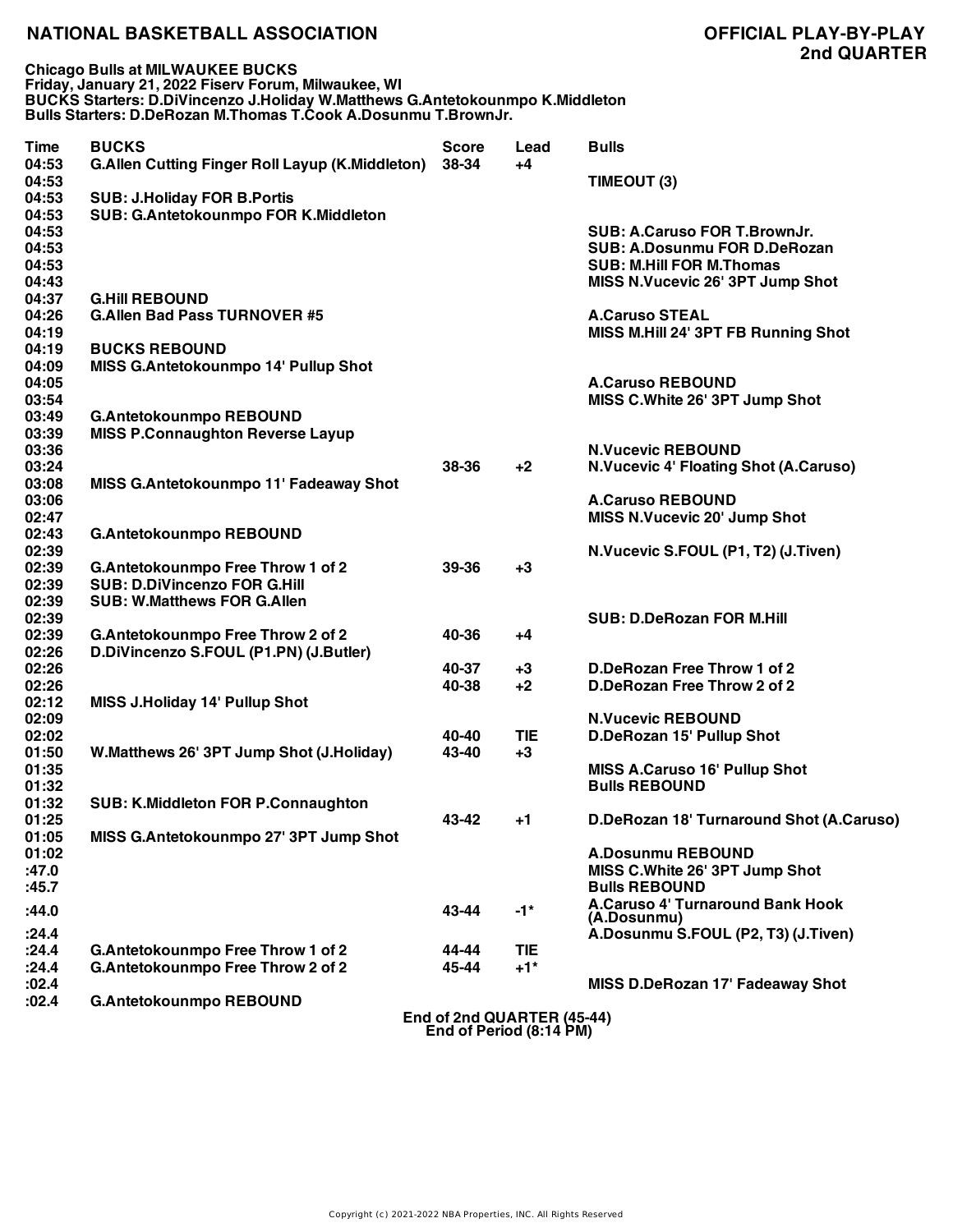**BIG VISITOR LEAD 2 TIMES TIED 5 G.Antetokounmpo: 6 HIGH SCORER D.DeRozan: 14 G.Antetokounmpo: 3 HIGH REBOUNDER N.Vucevic: 4**

**2 FOR 0 PTS TURNOVERS 2 FOR 0 PTS 7/19 FOR 36.8% FIELD GOALS 8/20 FOR 40% 4/6 FOR 66.7% FREE THROWS 8/8 FOR 100% OFF: 3 DEF: 9 REBOUNDS OFF: 3 DEF: 11**

**BIG HOME LEAD 6 \*LEAD CHANGES 8 5 TIED: 1 HIGH ASSISTS A.Dosunmu, A.Caruso: 2**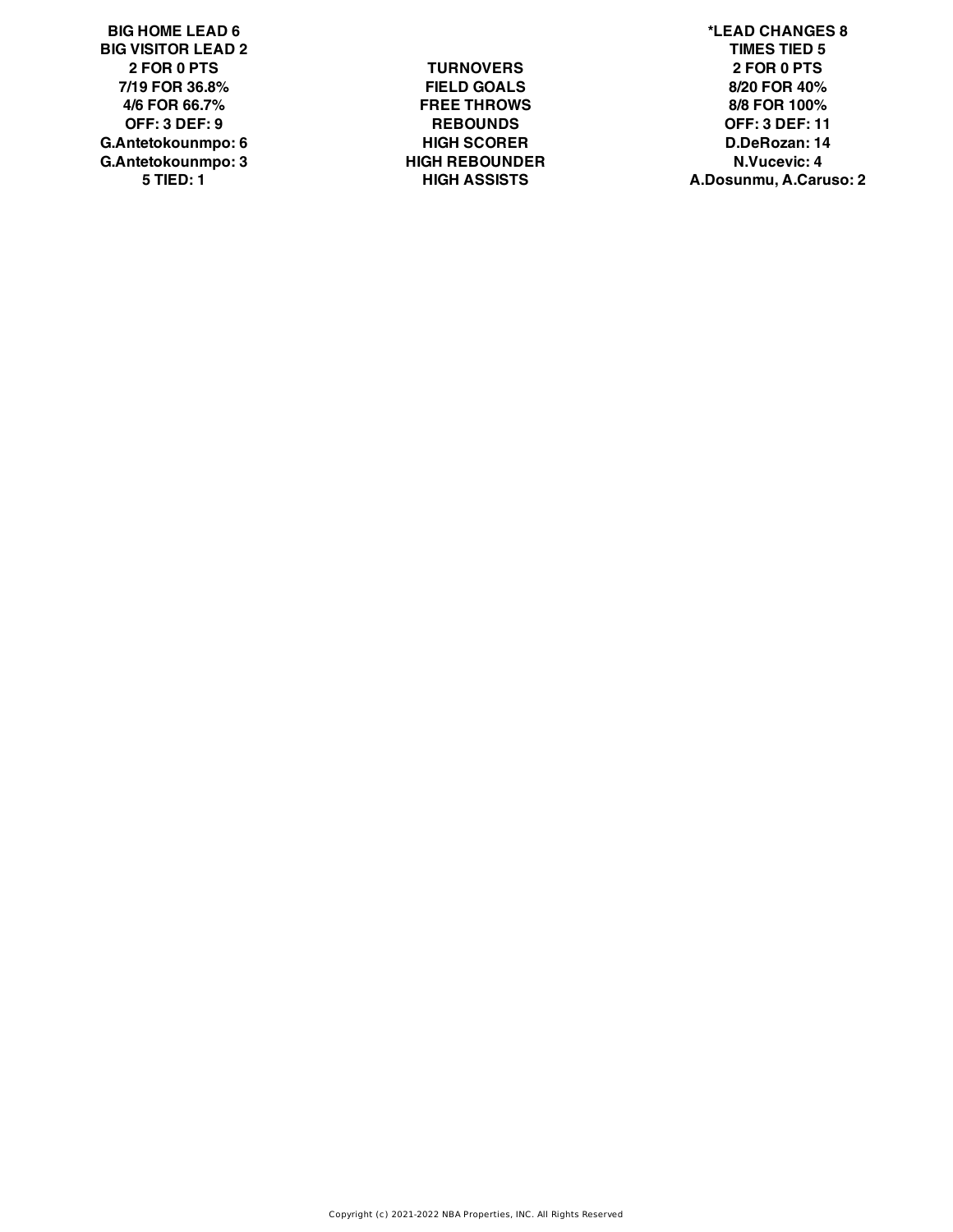**Chicago Bulls at MILWAUKEE BUCKS Friday, January 21, 2022 Fiserv Forum, Milwaukee, WI BUCKS Starters: K.Middleton G.Antetokounmpo G.Hill G.Allen B.Portis Bulls Starters: C.White N.Vucevic D.DeRozan A.Dosunmu T.Cook**

| <b>Time</b>    | <b>BUCKS</b>                                        | <b>Score</b>              | Lead | <b>Bulls</b>                                   |
|----------------|-----------------------------------------------------|---------------------------|------|------------------------------------------------|
| 12:00          |                                                     | Start of Period (8:30 PM) |      |                                                |
| 12:00          |                                                     | 45-44                     | $+1$ | <b>Possession: Bulls</b>                       |
| 11:42          |                                                     |                           |      | MISS N.Vucevic 27' 3PT Jump Shot               |
| 11:38          | <b>B.Portis REBOUND</b>                             |                           |      |                                                |
| 11:31          | K.Middleton 7' FB Driving Floating Bank Shot        | 47-44                     | $+3$ |                                                |
| 11:12          | <b>G.Antetokounmpo STEAL</b>                        |                           |      | <b>N. Vucevic Lost Ball TURNOVER #6</b>        |
| 11:04          | <b>MISS G.Antetokounmpo FB Running Layup</b>        |                           |      | <b>T.Cook BLOCK</b>                            |
| 11:00          |                                                     |                           |      | <b>T.Cook REBOUND</b>                          |
| 10:51          |                                                     |                           |      | <b>MISS C. White 4' Driving Bank Hook</b>      |
| 10:48          | <b>K.Middleton REBOUND</b>                          |                           |      |                                                |
| 10:40          | <b>B.Portis 16' Jump Shot (G.Hill)</b>              | 49-44                     | $+5$ |                                                |
| 10:18          |                                                     |                           |      | MISS N.Vucevic 26' 3PT Jump Shot               |
| 10:14          | <b>G.Antetokounmpo REBOUND</b>                      |                           |      |                                                |
| 10:07          | G.Antetokounmpo Lost Ball TURNOVER #6               |                           |      | <b>T.Cook STEAL</b>                            |
| 10:01          |                                                     | 49-46                     | $+3$ | <b>A.Dosunmu FB Running Layup</b>              |
| 09:47          | G.Antetokounmpo 6' Driving Floating Bank Shot 51-46 |                           | $+5$ |                                                |
| 09:24          | B.Portis S.FOUL (P2, T1) (J.Butler)                 |                           |      |                                                |
| 09:24          | <b>Bobby Portis Foul: T.FOUL (J.Butler)</b>         |                           |      |                                                |
| 09:24          |                                                     | 51-47                     | $+4$ | <b>N.Vucevic Technical Free Throw 1 of 1</b>   |
| 09:24          |                                                     | $51 - 48$                 | $+3$ | N. Vucevic Free Throw 1 of 2                   |
| 09:24          |                                                     | $51 - 49$                 | $+2$ | N.Vucevic Free Throw 2 of 2                    |
| 09:06          | <b>MISS B.Portis Layup</b>                          |                           |      | <b>N.Vucevic BLOCK</b>                         |
| 09:05          | <b>G.Hill REBOUND</b>                               |                           |      |                                                |
| 09:05          |                                                     |                           |      | N.Vucevic S.FOUL (P2, T1) (J.Butler)           |
| 09:05          | <b>G.Hill Free Throw 1 of 2</b>                     | $52 - 49$                 | $+3$ |                                                |
| 09:05          | <b>G.Hill Free Throw 2 of 2</b>                     | 53-49                     | $+4$ |                                                |
| 08:41          |                                                     |                           |      | MISS D.DeRozan 28' 3PT Jump Shot               |
| 08:38          |                                                     |                           |      | <b>T.Cook REBOUND</b>                          |
| 08:35          |                                                     |                           |      | MISS A.Dosunmu 23' 3PT Jump Shot               |
| 08:32          | <b>G.Allen REBOUND</b>                              |                           |      |                                                |
| 08:28          |                                                     |                           |      | T.Cook P.FOUL (P4, T2) (J.VanDuyne)            |
| 08:16<br>08:13 | <b>MISS K.Middleton 9' Turnaround Fadeaway Shot</b> |                           |      | <b>N.Vucevic REBOUND</b>                       |
|                |                                                     |                           |      |                                                |
| 08:04          |                                                     |                           |      | MISS D.DeRozan 13' Turnaround Fadeaway<br>Shot |
| 08:01          | <b>G.Antetokounmpo REBOUND</b>                      |                           |      |                                                |
| 07:49          | MISS B.Portis 26' 3PT Jump Shot                     |                           |      |                                                |
| 07:47          |                                                     |                           |      | <b>N.Vucevic REBOUND</b>                       |
| 07:39          |                                                     | 53-51                     | $+2$ | N.Vucevic 20' Jump Shot (C.White)              |
| 07:24          | <b>MISS G.Hill Driving Dunk</b>                     |                           |      | <b>N.Vucevic BLOCK</b>                         |
| 07:20          |                                                     |                           |      | <b>D.DeRozan REBOUND</b>                       |
| 07:02          | <b>K.Middleton BLOCK</b>                            |                           |      | <b>MISS T.Cook Reverse Layup</b>               |
| 06:55          | <b>G.Hill REBOUND</b>                               |                           |      |                                                |
|                | <b>G.Antetokounmpo FB Running Finger Roll</b>       |                           |      |                                                |
| 06:54          | Layup                                               | $55 - 51$                 | $+4$ |                                                |
| 06:54          |                                                     |                           |      | TIMEOUT (4)                                    |
| 06:54          | <b>SUB: P.Connaughton FOR G.Antetokounmpo</b>       |                           |      |                                                |
| 06:54          |                                                     |                           |      | <b>SUB: A.Caruso FOR T.Cook</b>                |
| 06:36          | K.Middleton S.FOUL (P2, T2) (J.VanDuyne)            |                           |      |                                                |
| 06:36          |                                                     | 55-52                     | $+3$ | D.DeRozan Free Throw 1 of 2                    |
| 06:36          |                                                     | 55-53                     | $+2$ | D.DeRozan Free Throw 2 of 2                    |
| 06:20          | <b>MISS G.Allen 4' Pullup Bank Shot</b>             |                           |      |                                                |
| 06:18          |                                                     |                           |      | <b>D.DeRozan REBOUND</b>                       |
| 06:13          | G.Allen S.FOUL (P2, T3) (J.Butler)                  |                           |      |                                                |
| 06:13          |                                                     | 55-54                     | $+1$ | D.DeRozan Free Throw 1 of 2                    |
| 06:13          |                                                     |                           |      | MISS D.DeRozan Free Throw 2 of 2               |
| 06:09          | <b>B.Portis REBOUND</b>                             |                           |      |                                                |
| 06:01          |                                                     |                           |      | C. White P.FOUL (P1, T3) (J. Butler)           |
| 06:01          |                                                     |                           |      | <b>SUB: T.BrownJr. FOR C.White</b>             |
| 06:01          |                                                     |                           |      | <b>SUB: M.Thomas FOR D.DeRozan</b>             |
| 05:49          | MISS P.Connaughton 31' 3PT Jump Shot                |                           |      |                                                |
| 05:47          |                                                     |                           |      | <b>A.Dosunmu REBOUND</b>                       |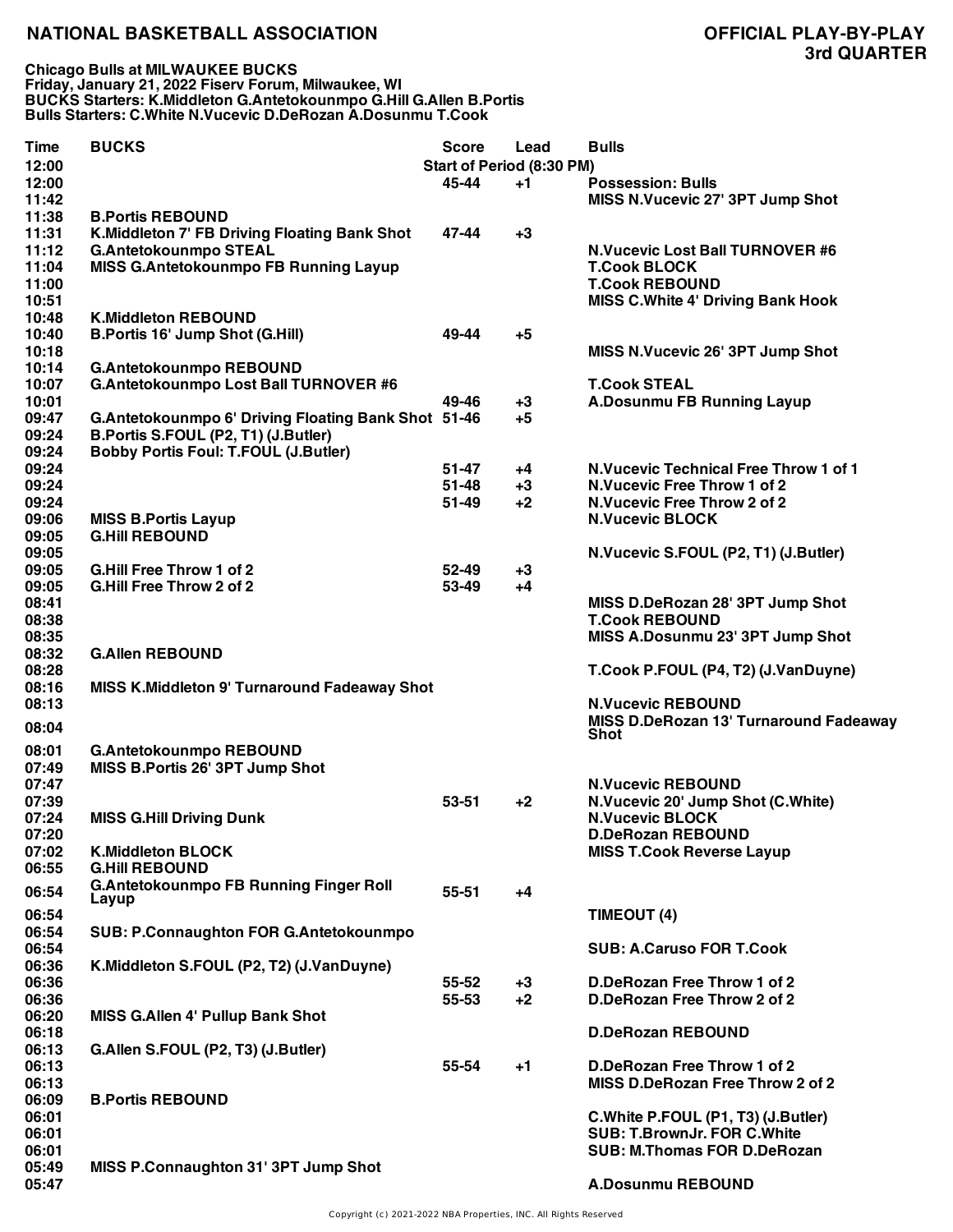**Chicago Bulls at MILWAUKEE BUCKS Friday, January 21, 2022 Fiserv Forum, Milwaukee, WI BUCKS Starters: K.Middleton G.Antetokounmpo G.Hill G.Allen B.Portis Bulls Starters: C.White N.Vucevic D.DeRozan A.Dosunmu T.Cook**

| <b>Time</b> | <b>BUCKS</b>                                                   | <b>Score</b> | Lead                                                  | <b>Bulls</b>                                                                                              |
|-------------|----------------------------------------------------------------|--------------|-------------------------------------------------------|-----------------------------------------------------------------------------------------------------------|
| 05:45       | G.Allen FLAGRANT FOUL TYPE2 (P3, T4)<br>(J.Tiven)              |              |                                                       |                                                                                                           |
| 05:45       | <b>G.Allen Ejection: Other (J.Tiven)</b>                       |              |                                                       |                                                                                                           |
| 05:45       | <b>SUB: J.Holiday FOR G.Hill</b>                               |              |                                                       |                                                                                                           |
| 05:45       | <b>SUB: D.DiVincenzo FOR G.Allen</b>                           |              |                                                       |                                                                                                           |
| 05:45       |                                                                |              |                                                       | <b>MISS A.Caruso Flagrant Free Throw 1 of 2</b>                                                           |
| 05:45       |                                                                |              |                                                       | MISS A.Caruso Flagrant Free Throw 2 of 2                                                                  |
| 05:36       |                                                                |              |                                                       | MISS T.BrownJr. 24' 3PT Jump Shot                                                                         |
| 05:33       | <b>J.Holiday REBOUND</b>                                       |              |                                                       |                                                                                                           |
| 05:25       | J.Holiday 25' 3PT Jump Shot (D.DiVincenzo)                     | 58-54        | +4                                                    |                                                                                                           |
| 05:02       |                                                                |              |                                                       | MISS A.Caruso 23' 3PT Jump Shot                                                                           |
| 04:59       | <b>D.DiVincenzo REBOUND</b>                                    |              |                                                       |                                                                                                           |
| 04:45       | K.Middleton 12' Turnaround Fadeaway Shot                       | 60-54        | $+6$                                                  |                                                                                                           |
| 04:24       | <b>K.Middleton STEAL</b>                                       |              |                                                       | <b>N.Vucevic Lost Ball TURNOVER #7</b>                                                                    |
| 04:18       | <b>SUB: G.Antetokounmpo FOR B.Portis</b>                       |              |                                                       |                                                                                                           |
| 04:13       | MISS D.DiVincenzo 28' 3PT Jump Shot                            |              |                                                       |                                                                                                           |
| 04:11       |                                                                |              |                                                       | <b>N.Vucevic REBOUND</b>                                                                                  |
| 04:05       |                                                                | 60-57        | $+3$                                                  | A.Caruso 27' 3PT Pullup Shot                                                                              |
| 03:52       | <b>MISS K.Middleton 14' Turnaround Fadeaway</b><br><b>Shot</b> |              |                                                       |                                                                                                           |
| 03:50       |                                                                |              |                                                       | <b>M.Thomas REBOUND</b>                                                                                   |
| 03:36       |                                                                | 60-60        | <b>TIE</b>                                            | M. Thomas 29' 3PT Jump Shot (N. Vucevic)                                                                  |
| 03:25       |                                                                |              |                                                       | A.Caruso P.FOUL (P1, T4) (J.Butler)                                                                       |
| 03:25       | TIMEOUT (2)                                                    |              |                                                       |                                                                                                           |
| 03:25       | <b>SUB: W.Matthews FOR K.Middleton</b>                         |              |                                                       |                                                                                                           |
| 03:25       |                                                                |              |                                                       | <b>SUB: C.White FOR A.Caruso</b>                                                                          |
| 03:25       |                                                                |              |                                                       | <b>SUB: D.DeRozan FOR N.Vucevic</b>                                                                       |
| 03:25       |                                                                |              |                                                       | <b>SUB: T.Cook FOR A.Dosunmu</b>                                                                          |
| 03:23       | W.Matthews Offensive (P3) (J.Tiven)                            |              |                                                       |                                                                                                           |
| 03:23       | <b>W.Matthews Foul TURNOVER #7</b>                             |              |                                                       |                                                                                                           |
| 03:05       |                                                                |              |                                                       | MISS C.White 28' 3PT Jump Shot                                                                            |
| 03:01       | <b>W.Matthews REBOUND</b>                                      |              |                                                       |                                                                                                           |
| 02:58       | TIMEOUT (CC)                                                   |              |                                                       |                                                                                                           |
| 02:58       |                                                                |              |                                                       | Bucks Coach's Challenge G.Antetokounmpo Offensive (J.Tiven): Call Overturned: No Foul on G. Antetokounmpo |
| 02:54       |                                                                |              |                                                       | JUMP BALL G.Antetokounmpo VS. T.Cook: TIP TO P.Connaughton                                                |
| 02:39       | MISS G.Antetokounmpo 9' Pullup Bank Shot                       |              |                                                       |                                                                                                           |
| 02:35       |                                                                |              |                                                       | <b>T.BrownJr. REBOUND</b>                                                                                 |
| 02:29       |                                                                |              |                                                       | <b>MISS D.DeRozan 13' Fadeaway Shot</b>                                                                   |
| 02:26       |                                                                |              |                                                       | <b>T.BrownJr. REBOUND</b>                                                                                 |
| 02:13       |                                                                |              |                                                       | <b>Bulls Shot Clock TURNOVER #8</b>                                                                       |
| 02:00       | J.Holiday 10' Fadeaway Shot                                    | 62-60        | $+2$                                                  |                                                                                                           |
| 01:45       |                                                                | 62-62        | <b>TIE</b>                                            | D.DeRozan 16' Pullup Shot                                                                                 |
| 01:27       | <b>W.Matthews Cutting Layup (G.Antetokounmpo)</b>              | 64-62        | $+2$                                                  |                                                                                                           |
| 01:06       |                                                                | 64-65        | $-1$ *                                                | M. Thomas 28' 3PT Step Back Shot (C. White)                                                               |
| :55.6       |                                                                |              |                                                       | C. White S.FOUL (P2.PN) (J. Tiven)                                                                        |
| :55.6       | J.Holiday Free Throw 1 of 2                                    | 65-65        | <b>TIE</b>                                            |                                                                                                           |
| :55.6       |                                                                |              |                                                       | <b>SUB: A.Dosunmu FOR C.White</b>                                                                         |
| :55.6       | J.Holiday Free Throw 2 of 2                                    | 66-65        | $+1"$                                                 |                                                                                                           |
| :43.0       |                                                                | 66-67        | $-1$ *                                                | D.DeRozan 18' Turnaround Shot                                                                             |
| :43.0       | TIMEOUT (3)                                                    |              |                                                       |                                                                                                           |
| :31.1       | MISS P.Connaughton 26' 3PT Jump Shot                           |              |                                                       |                                                                                                           |
| :27.7       | <b>W.Matthews REBOUND</b>                                      |              |                                                       |                                                                                                           |
| :26.6       | MISS J.Holiday 26' 3PT Step Back Shot                          |              |                                                       |                                                                                                           |
| :26.6       |                                                                |              |                                                       | <b>M.Thomas REBOUND</b>                                                                                   |
| :04.6       |                                                                | 66-69        | $-3$                                                  | D.DeRozan 18' Turnaround Fadeaway Shot                                                                    |
| :00.0       | J.Holiday 20' Turnaround Shot                                  | 68-69        | $-1$                                                  |                                                                                                           |
|             |                                                                |              | End of 3rd QUARTER (68-69)<br>End of Period (9:07 PM) |                                                                                                           |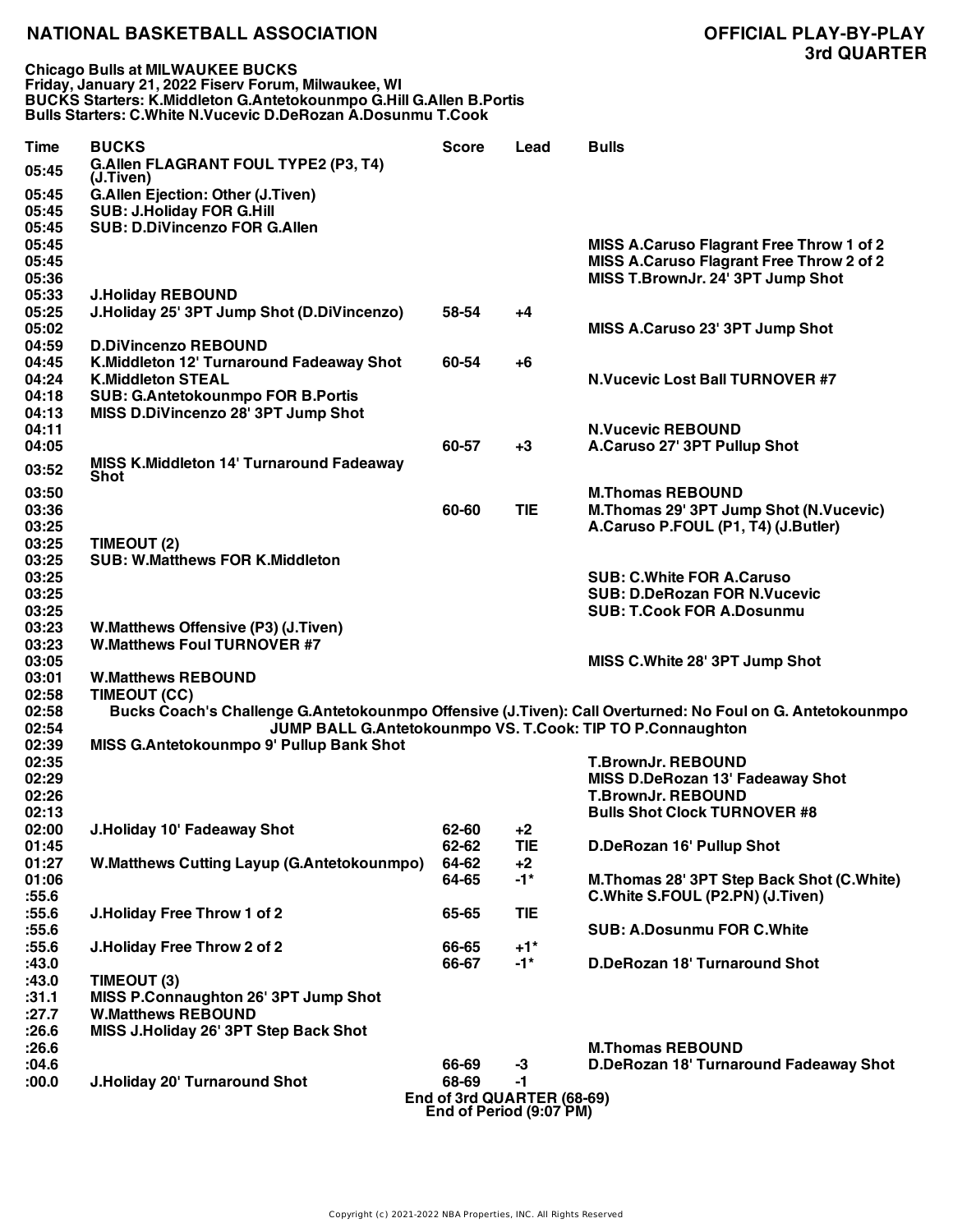**BIG HOME LEAD 6 \*LEAD CHANGES 3 BIG VISITOR LEAD 3 TIMES TIED 3 2 FOR 2 PTS TURNOVERS 3 FOR 2 PTS 9/21 FOR 42.9% FIELD GOALS 8/19 FOR 42.1% 4/4 FOR 100% FREE THROWS 6/9 FOR 66.7% OFF: 2 DEF: 10 REBOUNDS OFF: 4 DEF: 10 J.Holiday: 9 HIGH SCORER D.DeRozan: 9 4 TIED: 2 HIGH REBOUNDER N.Vucevic: 3 G.Antetokounmpo, G.Hill, D.DiVincenzo: 1 HIGH ASSISTS C.White: 2**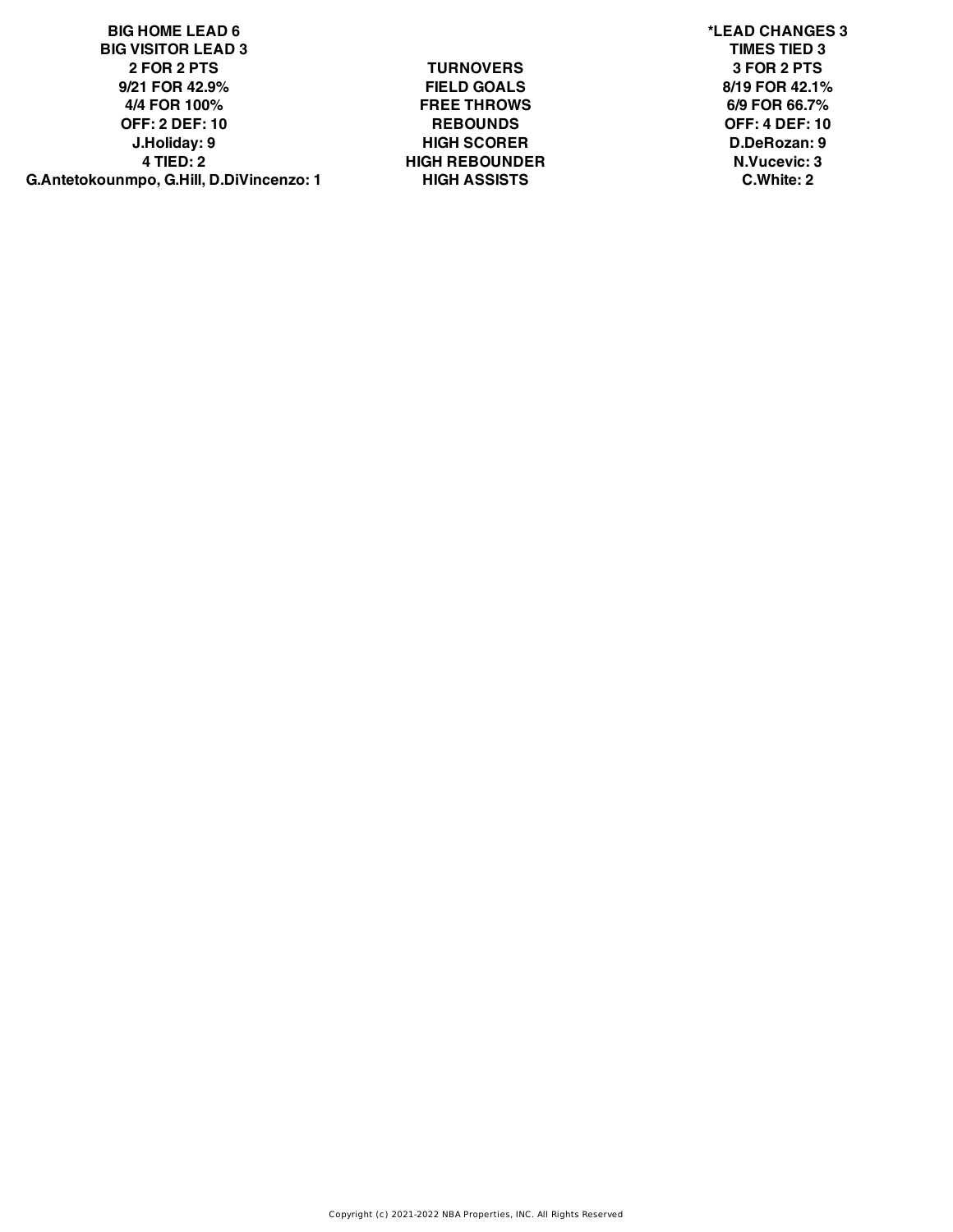**Chicago Bulls at MILWAUKEE BUCKS Friday, January 21, 2022 Fiserv Forum, Milwaukee, WI BUCKS Starters: D.DiVincenzo J.Holiday W.Matthews G.Antetokounmpo B.Portis Bulls Starters: D.DeRozan A.Dosunmu M.Thomas T.Cook A.Caruso**

| <b>Time</b> | <b>BUCKS</b>                                      | <b>Score</b> | Lead                             | <b>Bulls</b>                                               |
|-------------|---------------------------------------------------|--------------|----------------------------------|------------------------------------------------------------|
| 12:00       |                                                   |              | <b>Start of Period (9:09 PM)</b> |                                                            |
| 12:00       | <b>Possession: Bucks</b>                          | 68-69        | $-1$                             |                                                            |
| 11:42       | MISS W.Matthews 24' 3PT Jump Shot                 |              |                                  |                                                            |
| 11:38       |                                                   |              |                                  | <b>A.Caruso REBOUND</b>                                    |
| 11:31       |                                                   | 68-72        | -4                               | M.Thomas 26' 3PT Jump Shot (A.Caruso)                      |
| 11:16       | <b>G.Antetokounmpo Dunk (W.Matthews)</b>          | 70-72        | -2                               |                                                            |
| 10:54       |                                                   |              |                                  | T.Cook Offensive (P5) (J.Tiven)                            |
| 10:54       |                                                   |              |                                  | <b>T.Cook Foul TURNOVER #9</b>                             |
| 10:37       | MISS G.Antetokounmpo 11' Turnaround               |              |                                  |                                                            |
|             | <b>Fadeaway Shot</b>                              |              |                                  |                                                            |
| 10:34       |                                                   |              |                                  | <b>A.Dosunmu REBOUND</b>                                   |
| 10:31       | <b>G.Antetokounmpo BLOCK</b>                      |              |                                  | <b>MISS A.Caruso FB Running Finger Roll Layup</b>          |
| 10:27       | <b>B.Portis REBOUND</b>                           |              |                                  |                                                            |
| 10:22       | MISS G.Antetokounmpo 5' FB Pullup Bank Shot       |              |                                  |                                                            |
| 10:20       |                                                   |              |                                  | <b>T.Cook REBOUND</b>                                      |
| 10:15       |                                                   | 70-74        | -4                               | <b>D.DeRozan FB Running Finger Roll Layup</b>              |
| 10:03       | <b>SUB: G.Hill FOR J.Holiday</b>                  |              |                                  |                                                            |
| 09:59       |                                                   |              |                                  | M.Thomas P.FOUL (P2, T1) (J.VanDuyne)                      |
| 09:52       | <b>MISS G.Antetokounmpo Driving Layup</b>         |              |                                  | <b>A.Caruso BLOCK</b>                                      |
| 09:52       | <b>BUCKS REBOUND</b>                              |              |                                  |                                                            |
| 09:52       | <b>SUB: K.Middleton FOR D.DiVincenzo</b>          |              |                                  |                                                            |
| 09:43       |                                                   |              |                                  | JUMP BALL G.Antetokounmpo VS. A.Caruso: TIP TO K.Middleton |
|             | K.Middleton 13' Floating Shot                     |              |                                  |                                                            |
| 09:41       | (G.Antetokounmpo)                                 | 72-74        | $-2$                             |                                                            |
|             |                                                   |              |                                  | MISS D.DeRozan 18' Turnaround Fadeaway                     |
| 09:27       |                                                   |              |                                  | Shot                                                       |
| 09:22       | <b>G.Antetokounmpo REBOUND</b>                    |              |                                  |                                                            |
| 09:18       | MISS K.Middleton 27' 3PT Jump Shot                |              |                                  |                                                            |
| 09:15       |                                                   |              |                                  | <b>M.Thomas REBOUND</b>                                    |
| 09:12       |                                                   |              |                                  | MISS M.Thomas 26' 3PT FB Running Shot                      |
| 09:08       | <b>K.Middleton REBOUND</b>                        |              |                                  |                                                            |
| 09:07       | <b>MISS K.Middleton 3' FB Running Pullup Shot</b> |              |                                  |                                                            |
| 09:05       | <b>B.Portis REBOUND</b>                           |              |                                  |                                                            |
| 09:04       | <b>MISS B.Portis Tip Layup</b>                    |              |                                  |                                                            |
| 09:04       | <b>B.Portis REBOUND</b>                           |              |                                  |                                                            |
| 09:03       | <b>B.Portis Tip Layup</b>                         | 74-74        | <b>TIE</b>                       |                                                            |
| 09:02       |                                                   |              |                                  |                                                            |
|             |                                                   |              |                                  | TIMEOUT (5)<br><b>SUB: C.White FOR A.Caruso</b>            |
| 09:02       |                                                   |              |                                  |                                                            |
| 09:02       |                                                   |              |                                  | <b>SUB: N.Vucevic FOR M.Thomas</b>                         |
| 08:39       |                                                   |              |                                  | MISS D.DeRozan 32' 3PT Jump Shot                           |
| 08:38       |                                                   |              |                                  | <b>Bulls REBOUND</b>                                       |
| 08:38       |                                                   |              |                                  | <b>Bulls Shot Clock TURNOVER #10</b>                       |
| 08:26       | <b>G.Antetokounmpo 13' Driving Floating Shot</b>  | 76-74        | $+2^*$                           |                                                            |
|             | (K.Middleton)                                     |              |                                  |                                                            |
| 08:05       |                                                   |              |                                  | MISS A.Dosunmu 23' 3PT Jump Shot                           |
| 08:02       | <b>G.Antetokounmpo REBOUND</b>                    |              |                                  |                                                            |
| 07:55       | G.Antetokounmpo Offensive (P3) (J.VanDuyne)       |              |                                  |                                                            |
| 07:55       | G.Antetokounmpo Foul TURNOVER #8                  |              |                                  |                                                            |
| 07:34       |                                                   | 76-76        | <b>TIE</b>                       | <b>T.Cook Cutting Dunk (N.Vucevic)</b>                     |
| 07:24       |                                                   |              |                                  | N.Vucevic S.FOUL (P3, T2) (J.Butler)                       |
| 07:24       | G.Antetokounmpo Free Throw 1 of 2                 | 77-76        | +1                               |                                                            |
| 07:24       | <b>SUB: J.Holiday FOR W.Matthews</b>              |              |                                  |                                                            |
| 07:24       | MISS G.Antetokounmpo Free Throw 2 of 2            |              |                                  |                                                            |
| 07:21       | <b>J.Holiday REBOUND</b>                          |              |                                  |                                                            |
| 07:12       | G.Antetokounmpo 16' Pullup Shot                   | 79-76        | $+3$                             |                                                            |
| 06:57       |                                                   |              |                                  | MISS C.White 27' 3PT Jump Shot                             |
| 06:54       | <b>B.Portis REBOUND</b>                           |              |                                  |                                                            |
| 06:48       | MISS G.Antetokounmpo 27' 3PT Pullup Shot          |              |                                  |                                                            |
| 06:48       | <b>B.Portis REBOUND</b>                           |              |                                  |                                                            |
| 06:48       |                                                   |              |                                  | N. Vucevic S.FOUL (P4, T3) (J. Van Duyne)                  |
| 06:48       | <b>MISS B.Portis Free Throw 1 of 2</b>            |              |                                  |                                                            |
| 06:48       | <b>SUB: P.Connaughton FOR G.Antetokounmpo</b>     |              |                                  |                                                            |
| 06:48       |                                                   |              |                                  | <b>SUB: A.Caruso FOR C.White</b>                           |
|             |                                                   |              |                                  |                                                            |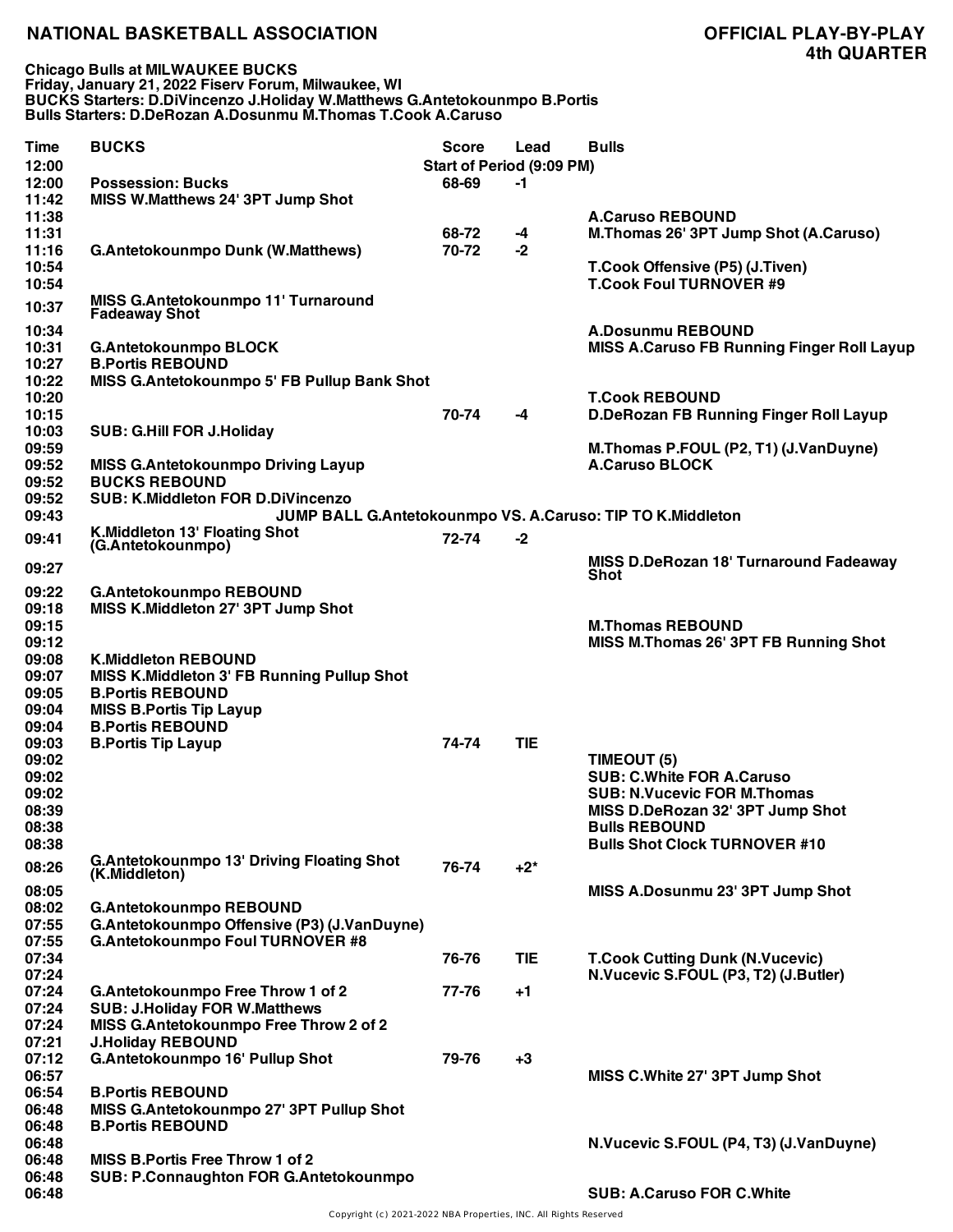**Chicago Bulls at MILWAUKEE BUCKS Friday, January 21, 2022 Fiserv Forum, Milwaukee, WI BUCKS Starters: D.DiVincenzo J.Holiday W.Matthews G.Antetokounmpo B.Portis Bulls Starters: D.DeRozan A.Dosunmu M.Thomas T.Cook A.Caruso**

| Time<br>06:48 | <b>BUCKS</b>                                 | <b>Score</b> | Lead | <b>Bulls</b><br><b>SUB: C.White FOR T.Cook</b>         |
|---------------|----------------------------------------------|--------------|------|--------------------------------------------------------|
| 06:48         | <b>B.Portis Free Throw 2 of 2</b>            | 80-76        | +4   |                                                        |
| 06:27         |                                              | 80-78        | $+2$ | <b>C. White Driving Finger Roll Layup (A. Dosunmu)</b> |
| 06:27         | B.Portis S.FOUL (P3, T1) (J.VanDuyne)        |              |      |                                                        |
| 06:27         |                                              | 80-79        | $+1$ | C. White Free Throw 1 of 1                             |
| 06:05         | MISS B.Portis 25' 3PT Jump Shot              |              |      |                                                        |
| 06:02         |                                              |              |      | <b>A.Caruso REBOUND</b>                                |
|               |                                              |              |      |                                                        |
| 05:46         |                                              |              |      | <b>MISS N. Vucevic 13' Turnaround Fadeaway Shot</b>    |
| 05:43         | <b>K.Middleton REBOUND</b>                   |              |      |                                                        |
| 05:36         | <b>MISS K.Middleton 7' Turnaround Shot</b>   |              |      |                                                        |
| 05:36         | <b>BUCKS REBOUND</b>                         |              |      |                                                        |
| 05:36         |                                              |              |      | N.Vucevic L.B Foul (P5, T4) (J.Tiven)                  |
| 05:36         | <b>SUB: G.Antetokounmpo FOR B.Portis</b>     |              |      |                                                        |
|               | K.Middleton 14' Turnaround Shot              |              |      |                                                        |
| 05:26         | (P.Connaughton)                              | 82-79        | $+3$ |                                                        |
| 05:09         |                                              |              |      | <b>MISS N.Vucevic 11' Turnaround Shot</b>              |
| 05:06         | <b>K.Middleton REBOUND</b>                   |              |      |                                                        |
| 05:02         |                                              |              |      | C. White Take Foul (P3.PN) (J. Butler)                 |
| 05:02         | G.Antetokounmpo Free Throw 1 of 2            | 83-79        | +4   |                                                        |
|               |                                              |              |      |                                                        |
| 05:02         | MISS G.Antetokounmpo Free Throw 2 of 2       |              |      |                                                        |
| 04:59         |                                              |              |      | <b>N.Vucevic REBOUND</b>                               |
| 04:42         |                                              |              |      | <b>MISS A.Caruso Driving Reverse Layup</b>             |
| 04:39         | <b>K.Middleton REBOUND</b>                   |              |      |                                                        |
| 04:34         | MISS K.Middleton 27' 3PT FB Running Pullup   |              |      |                                                        |
|               | Shot                                         |              |      |                                                        |
| 04:31         |                                              |              |      | <b>A.Caruso REBOUND</b>                                |
| 04:27         |                                              |              |      | MISS C.White 25' 3PT FB Running Shot                   |
| 04:23         | <b>P.Connaughton REBOUND</b>                 |              |      |                                                        |
| 04:20         | TIMEOUT (4)                                  |              |      |                                                        |
| 04:20         | <b>SUB: D.DiVincenzo FOR G.Hill</b>          |              |      |                                                        |
| 04:09         | J.Holiday Layup (K.Middleton)                | 85-79        | +6   |                                                        |
|               |                                              | 85-81        |      |                                                        |
| 03:47         |                                              |              | $+4$ | <b>N.Vucevic Layup</b>                                 |
| 03:34         | D.DiVincenzo Cutting Layup (K.Middleton)     | 87-81        | +6   |                                                        |
| 03:18         |                                              | 87-83        | +4   | D.DeRozan 22' Jump Shot (A.Dosunmu)                    |
| 03:17         | TIMEOUT (5)                                  |              |      |                                                        |
| 03:01         |                                              |              |      | A.Dosunmu S.FOUL (P3.PN) (J.Butler)                    |
| 03:01         | K.Middleton Free Throw 1 of 2                | 88-83        | $+5$ |                                                        |
| 03:01         | MISS K.Middleton Free Throw 2 of 2           |              |      |                                                        |
| 02:59         |                                              |              |      | <b>N.Vucevic REBOUND</b>                               |
| 02:47         |                                              |              |      | MISS D.DeRozan 15' Pullup Shot                         |
| 02:45         |                                              |              |      | <b>D.DeRozan REBOUND</b>                               |
| 02:43         |                                              |              |      | MISS A.Caruso 27' 3PT Jump Shot                        |
|               |                                              |              |      |                                                        |
| 02:39         | <b>G.Antetokounmpo REBOUND</b>               |              |      |                                                        |
| 02:32         |                                              |              |      | A.Caruso P.FOUL (P2.PN) (J.Tiven)                      |
| 02:32         | D.DiVincenzo Free Throw 1 of 2               | 89-83        | +6   |                                                        |
| 02:32         | D.DiVincenzo Free Throw 2 of 2               | 90-83        | $+7$ |                                                        |
| 02:23         | J.Holiday S.FOUL (P1, T2) (J.Butler)         |              |      |                                                        |
| 02:23         |                                              | 90-84        | +6   | D.DeRozan Free Throw 1 of 2                            |
| 02:23         |                                              | $90 - 85$    | $+5$ | D.DeRozan Free Throw 2 of 2                            |
|               | <b>G.Antetokounmpo Driving Reverse Layup</b> |              |      |                                                        |
| 02:11         | (J.Holiday)                                  | $92 - 85$    | $+7$ |                                                        |
| 01:59         |                                              | 92-88        | $+4$ | N.Vucevic 28' 3PT Jump Shot (D.DeRozan)                |
| 01:43         | <b>MISS J.Holiday Driving Layup</b>          |              |      |                                                        |
| 01:41         |                                              |              |      | <b>D.DeRozan REBOUND</b>                               |
|               |                                              |              |      |                                                        |
| 01:31         |                                              |              |      | MISS N.Vucevic 26' 3PT Jump Shot                       |
| 01:28         | <b>K.Middleton REBOUND</b>                   |              |      |                                                        |
| 01:17         | <b>MISS G.Antetokounmpo 11' Turnaround</b>   |              |      |                                                        |
|               | <b>Fadeaway Shot</b>                         |              |      |                                                        |
| 01:17         |                                              |              |      | <b>A.Caruso REBOUND</b>                                |
| 01:17         |                                              |              |      | TIMEOUT (6)                                            |
| 01:17         | <b>SUB: W.Matthews FOR P.Connaughton</b>     |              |      |                                                        |
| 01:10         | D.DiVincenzo S.FOUL (P2, T3) (J.VanDuyne)    |              |      |                                                        |
| 01:10         |                                              | 92-89        | $+3$ | D.DeRozan Free Throw 1 of 2                            |
|               |                                              |              |      |                                                        |